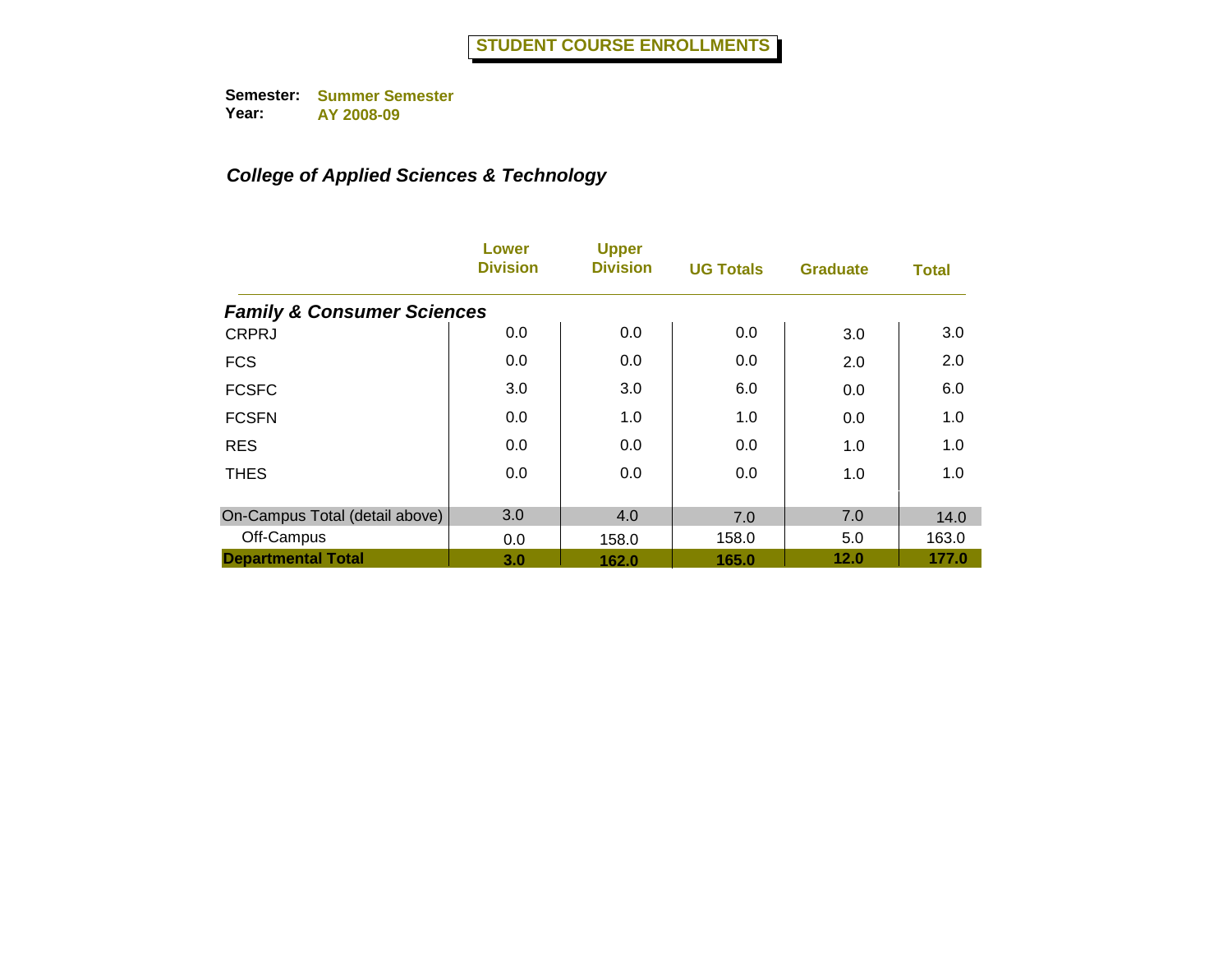|                                | Lower<br><b>Division</b> | <b>Upper</b><br><b>Division</b> | <b>UG Totals</b> | <b>Graduate</b> | <b>Total</b> |
|--------------------------------|--------------------------|---------------------------------|------------------|-----------------|--------------|
| <b>Technology</b>              |                          |                                 |                  |                 |              |
| <b>ITDPT</b>                   | 0.0                      | 0.0                             | 0.0              | 0.0             | 0.0          |
| On-Campus Total (detail above) | 0.0                      | 0.0                             | 0.0              | 0.0             | 0.0          |
| Off-Campus                     | 0.0                      | 48.0                            | 48.0             | 0.0             | 48.0         |
| <b>Departmental Total</b>      | 0.0                      | 48.0                            | 48.0             | 0.0             | 48.0         |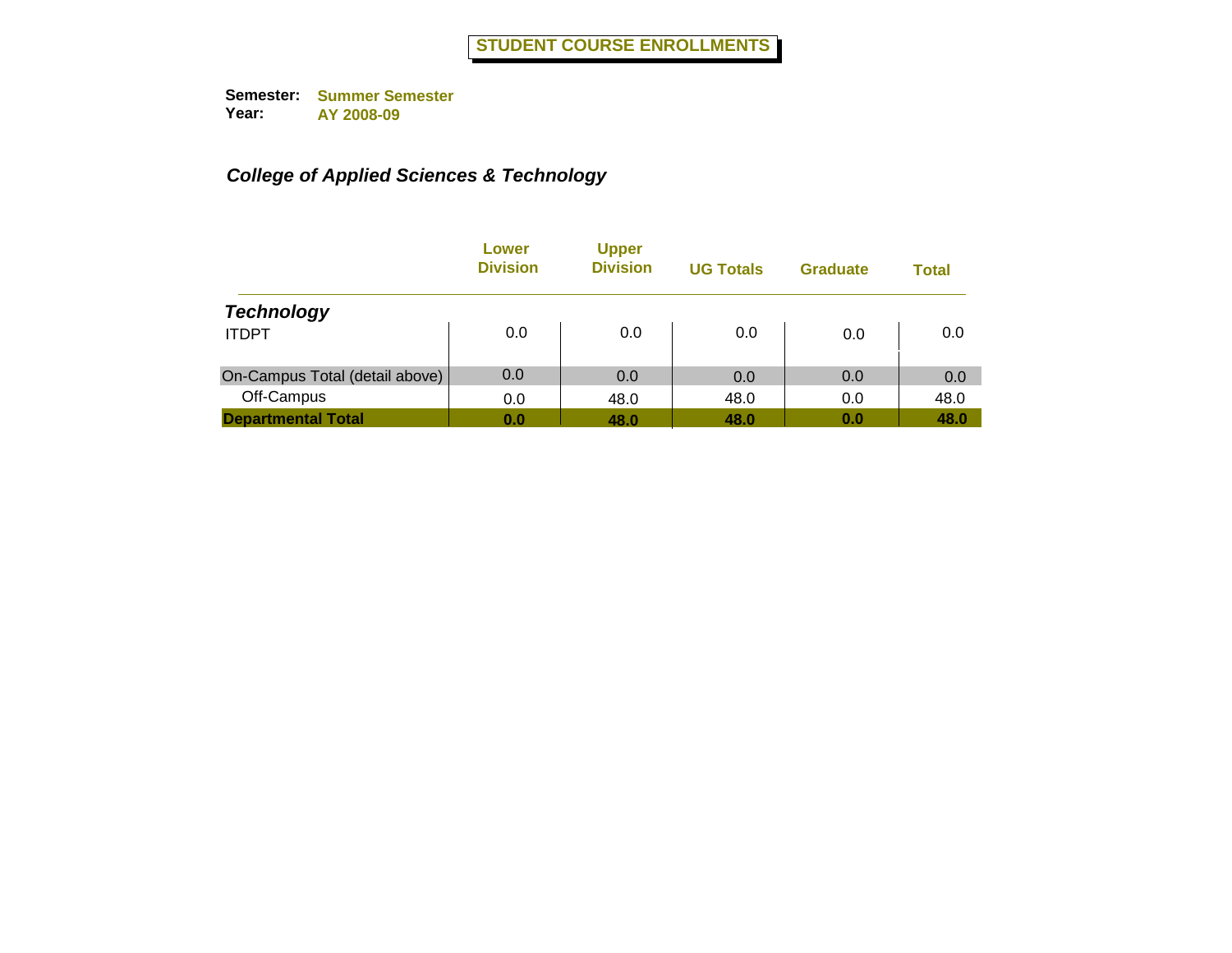|                                | Lower<br><b>Division</b> | <b>Upper</b><br><b>Division</b> | <b>UG Totals</b> | <b>Graduate</b> | <b>Total</b> |
|--------------------------------|--------------------------|---------------------------------|------------------|-----------------|--------------|
| <b>Nursing</b>                 |                          |                                 |                  |                 |              |
| <b>NUR</b>                     | 30.0                     | 143.0                           | 173.0            | 0.0             | 173.0        |
| On-Campus Total (detail above) | 30.0                     | 143.0                           | 173.0            | 0.0             | 173.0        |
| Off-Campus                     | 0.0                      | 34.0                            | 34.0             | 404.0           | 438.0        |
| <b>Departmental Total</b>      | 30.0                     | 177.0                           | 207.0            | 404.0           | 611.0        |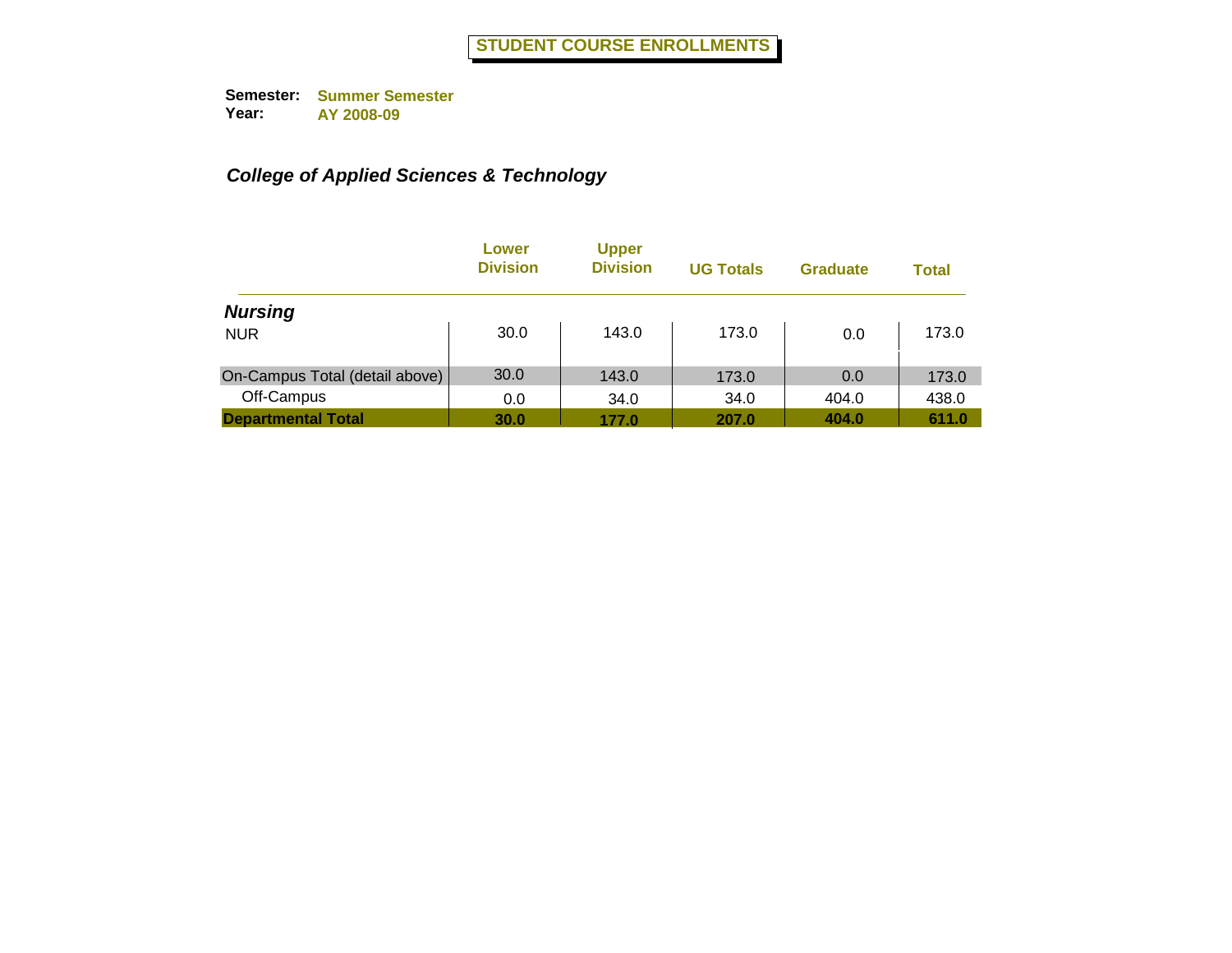|                                | Lower<br><b>Division</b> | <b>Upper</b><br><b>Division</b> | <b>UG Totals</b> | <b>Graduate</b> | <b>Total</b> |
|--------------------------------|--------------------------|---------------------------------|------------------|-----------------|--------------|
| <b>Physical Education</b>      |                          |                                 |                  |                 |              |
| AT                             | 0.0                      | 1.0                             | 1.0              | 0.0             | 1.0          |
| <b>EXSCI</b>                   | 0.0                      | 6.0                             | 6.0              | 13.0            | 19.0         |
| <b>PEP</b>                     | 42.0                     | 29.0                            | 71.0             | 46.0            | 117.0        |
| <b>RES</b>                     | 0.0                      | 0.0                             | 0.0              | 1.0             | 1.0          |
| <b>SPTAD</b>                   | 0.0                      | 4.0                             | 4.0              | 16.0            | 20.0         |
| On-Campus Total (detail above) | 42.0                     | 40.0                            | 82.0             | 76.0            | 158.0        |
| Off-Campus                     | 18.0                     | 54.0                            | 72.0             | 159.0           | 231.0        |
| <b>Departmental Total</b>      | 60.0                     | 94.0                            | 154.0            | 235.0           | 389.0        |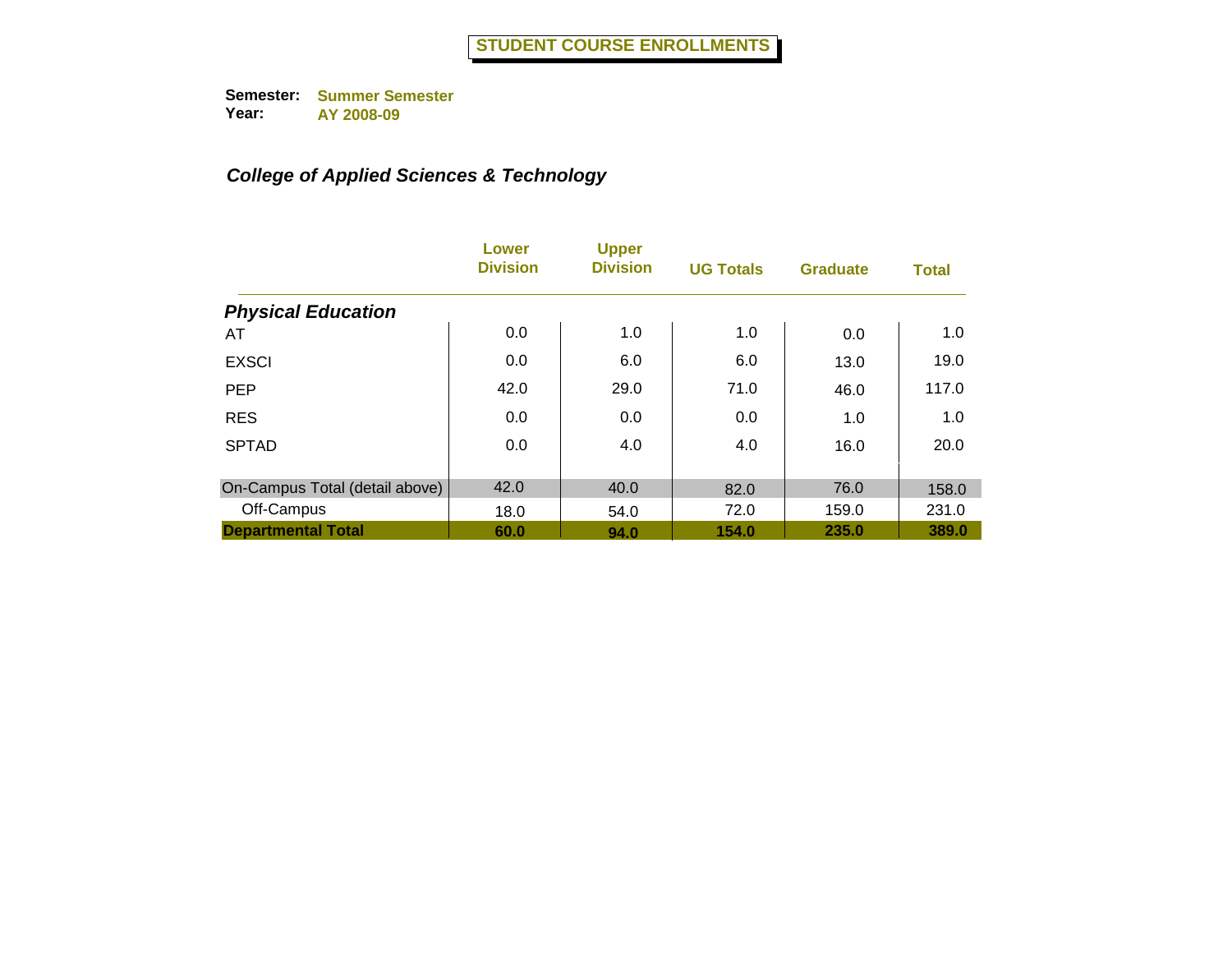|                                   | Lower<br><b>Division</b> | <b>Upper</b><br><b>Division</b> | <b>UG Totals</b> | <b>Graduate</b> | <b>Total</b> |
|-----------------------------------|--------------------------|---------------------------------|------------------|-----------------|--------------|
| <b>Wellness &amp; Gerontology</b> |                          |                                 |                  |                 |              |
| <b>GERON</b>                      | 0.0                      | 0.0                             | 0.0              | 12.0            | 12.0         |
| <b>WELNS</b>                      | 0.0                      | 0.0                             | 0.0              | 19.0            | 19.0         |
| On-Campus Total (detail above)    | 0.0                      | 0.0                             | 0.0              | 31.0            | 31.0         |
| Off-Campus                        | 0.0                      | 0.0                             | 0.0              | 0.0             | 0.0          |
| <b>Departmental Total</b>         | 0.0                      | 0.0                             | 0.0              | 31.0            | 31.0         |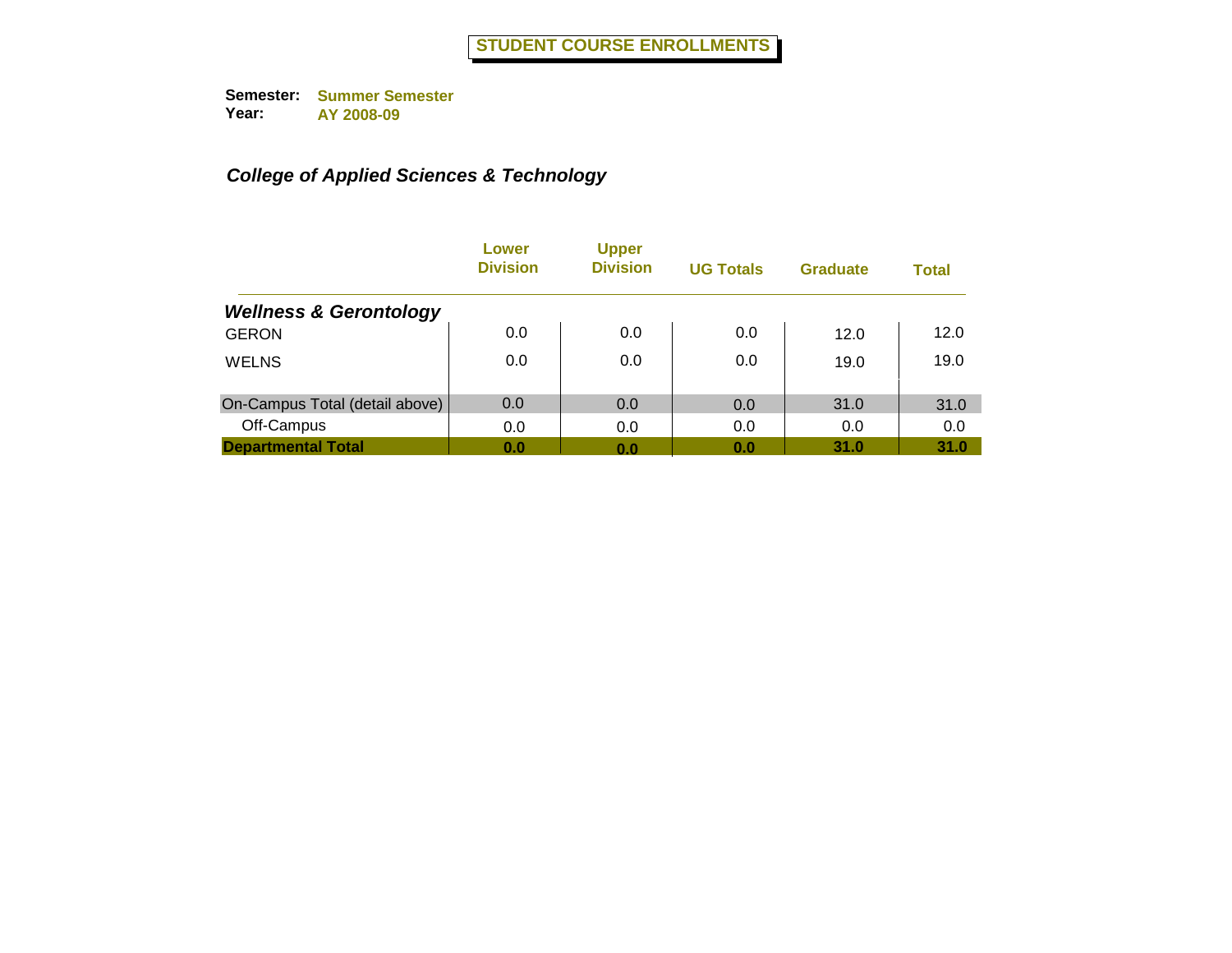## *College of Architecture & Planning*

|                                | Lower<br><b>Division</b> | <b>Upper</b><br><b>Division</b> | <b>UG Totals</b> | <b>Graduate</b> | <b>Total</b> |
|--------------------------------|--------------------------|---------------------------------|------------------|-----------------|--------------|
| <b>Architecture</b>            |                          |                                 |                  |                 |              |
| <b>ARCH</b>                    | 12.0                     | 2.0                             | 14.0             | 17.0            | 31.0         |
| CAP                            | 52.0                     | 0.0                             | 52.0             | 0.0             | 52.0         |
| <b>MASTR</b>                   | 0.0                      | 0.0                             | 0.0              | 2.0             | 2.0          |
| <b>THES</b>                    | 0.0                      | 0.0                             | 0.0              | 1.0             | 1.0          |
|                                |                          |                                 |                  |                 |              |
| On-Campus Total (detail above) | 64.0                     | 2.0                             | 66.0             | 20.0            | 86.0         |
| Off-Campus                     | 0.0                      | 0.0                             | 0.0              | 3.0             | 3.0          |
| <b>Departmental Total</b>      | 64.0                     | 2.0                             | 66.0             | 23.0            | 89.0         |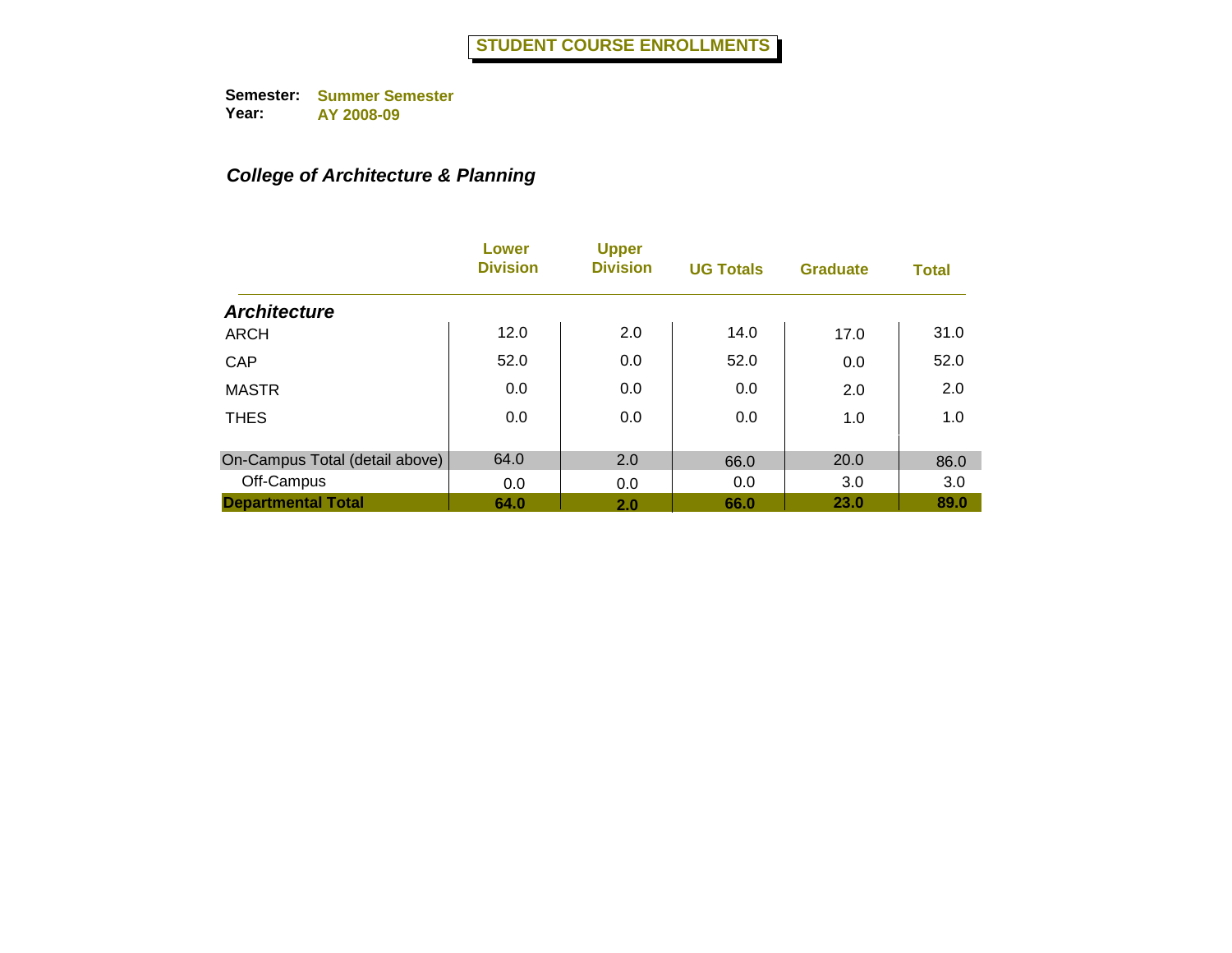## *College of Architecture & Planning*

|                                | Lower<br><b>Division</b> | <b>Upper</b><br><b>Division</b> | <b>UG Totals</b> | <b>Graduate</b> | <b>Total</b> |
|--------------------------------|--------------------------|---------------------------------|------------------|-----------------|--------------|
| <b>Landscape Architecture</b>  |                          |                                 |                  |                 |              |
| CAP                            | 33.0                     | 0.0                             | 33.0             | 0.0             | 33.0         |
| LA                             | 9.0                      | 19.0                            | 28.0             | 1.0             | 29.0         |
| On-Campus Total (detail above) | 42.0                     | 19.0                            | 61.0             | 1.0             | 62.0         |
| Off-Campus                     | 0.0                      | 7.0                             | 7.0              | 0.0             | 7.0          |
| <b>Departmental Total</b>      | 42.0                     | 26.0                            | 68.0             | 1.0             | 69.0         |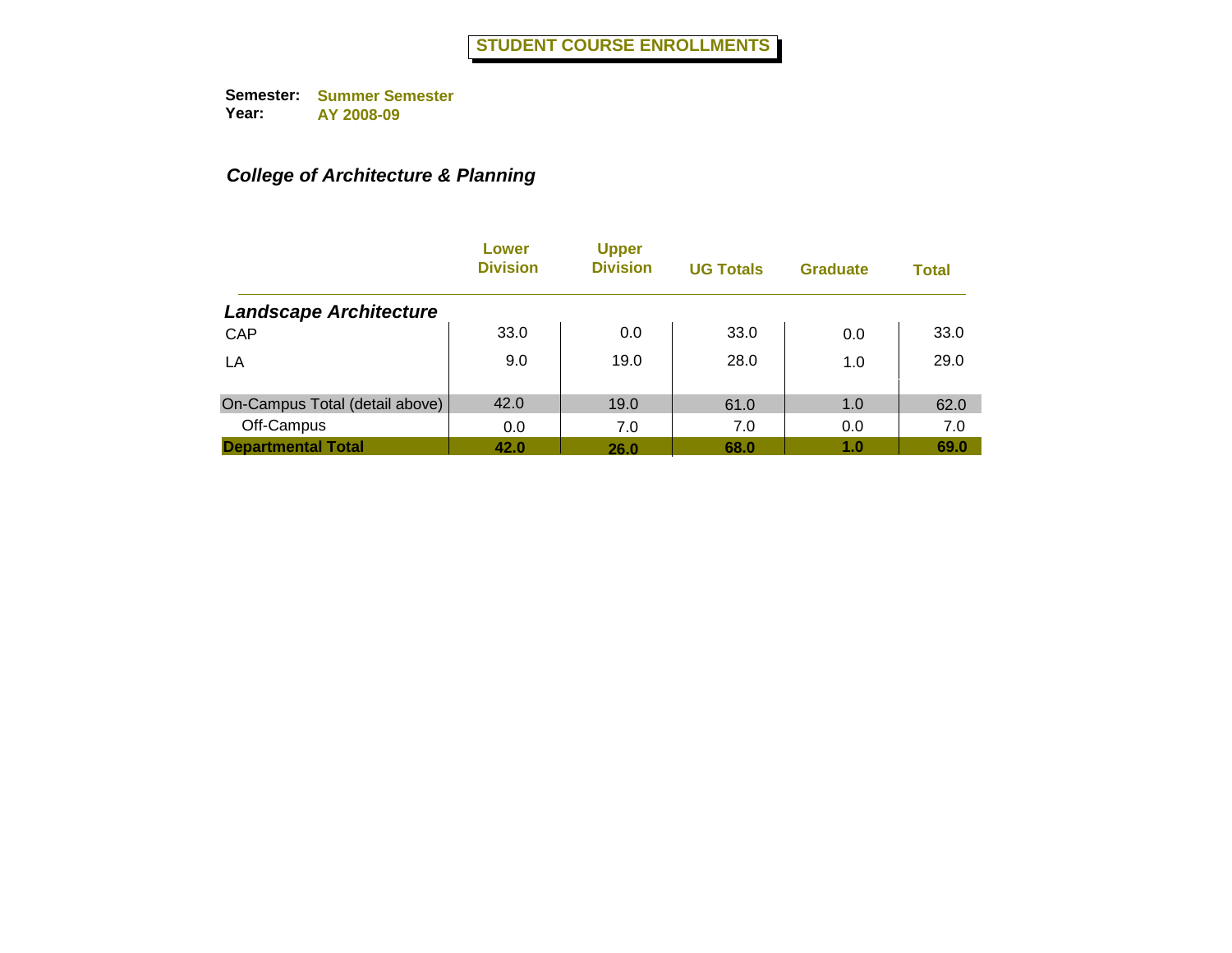## *College of Architecture & Planning*

|                                | Lower<br><b>Division</b> | <b>Upper</b><br><b>Division</b> | <b>UG Totals</b> | <b>Graduate</b> | <b>Total</b> |
|--------------------------------|--------------------------|---------------------------------|------------------|-----------------|--------------|
| <b>Urban Planning</b>          |                          |                                 |                  |                 |              |
| CAP                            | 19.0                     | 23.0                            | 42.0             | 0.0             | 42.0         |
| <b>CRPRJ</b>                   | 0.0                      | 0.0                             | 0.0              | 1.0             | 1.0          |
| <b>PLAN</b>                    | 9.0                      | 10.0                            | 19.0             | 18.0            | 37.0         |
| <b>RES</b>                     | 0.0                      | 0.0                             | 0.0              | 3.0             | 3.0          |
| <b>UD</b>                      | 0.0                      | 0.0                             | 0.0              | 2.0             | 2.0          |
| On-Campus Total (detail above) | 28.0                     | 33.0                            | 61.0             | 24.0            | 85.0         |
| Off-Campus                     | 0.0                      | 0.0                             | 0.0              | 0.0             | 0.0          |
| <b>Departmental Total</b>      | 28.0                     | 33.0                            | 61.0             | 24.0            | 85.0         |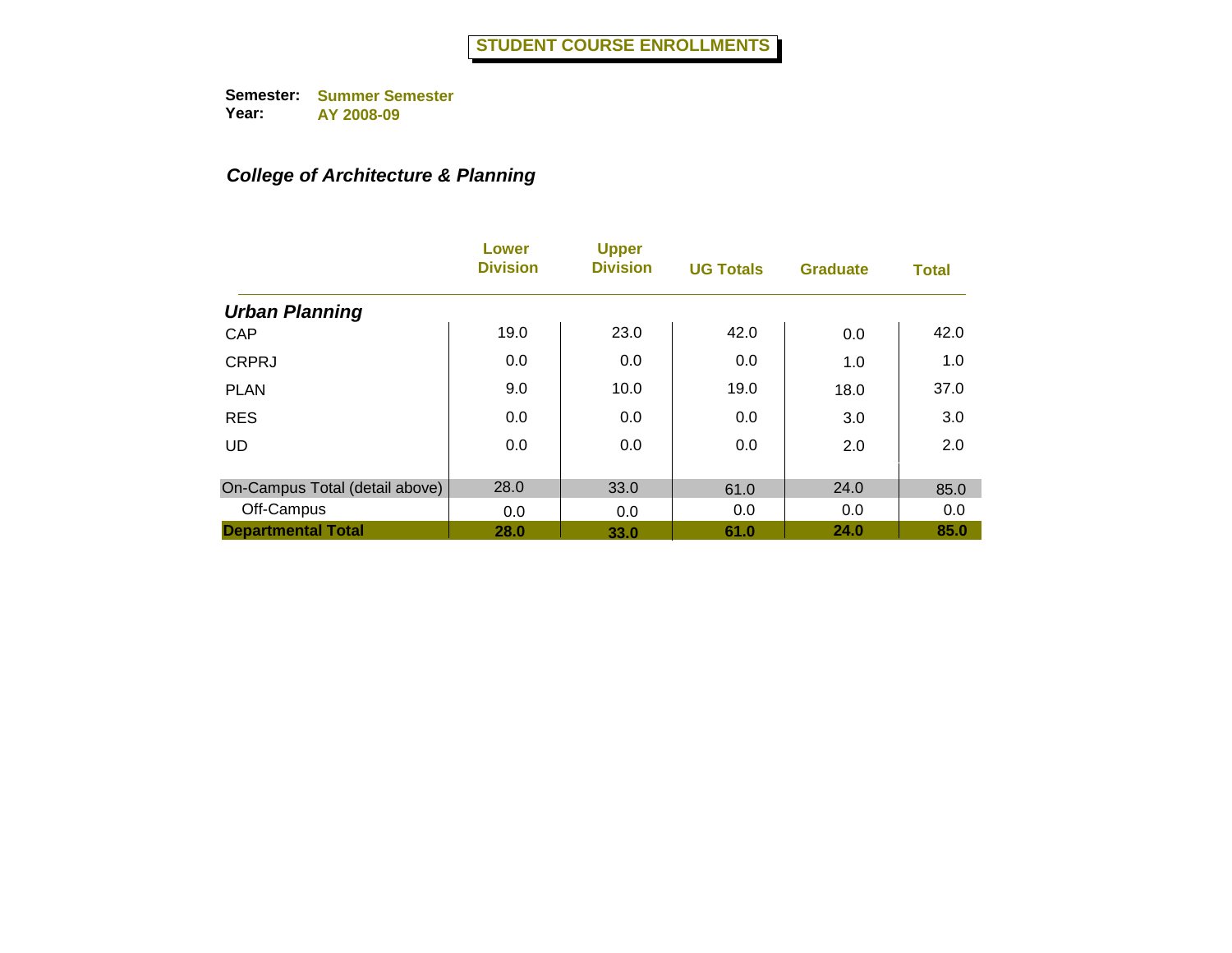|                                | Lower<br><b>Division</b> | <b>Upper</b><br><b>Division</b> | <b>UG Totals</b> | <b>Graduate</b> | Total |
|--------------------------------|--------------------------|---------------------------------|------------------|-----------------|-------|
| <b>Accounting</b>              |                          |                                 |                  |                 |       |
| <b>MBA</b>                     | 0.0                      | 0.0                             | 0.0              | 1.0             | 1.0   |
| On-Campus Total (detail above) | 0.0                      | 0.0                             | 0.0              | 1.0             | 1.0   |
| Off-Campus                     | 0.0                      | 3.0                             | 3.0              | 0.0             | 3.0   |
| <b>Departmental Total</b>      | 0.0                      | 3.0                             | 3.0              | 1.0             | 4.0   |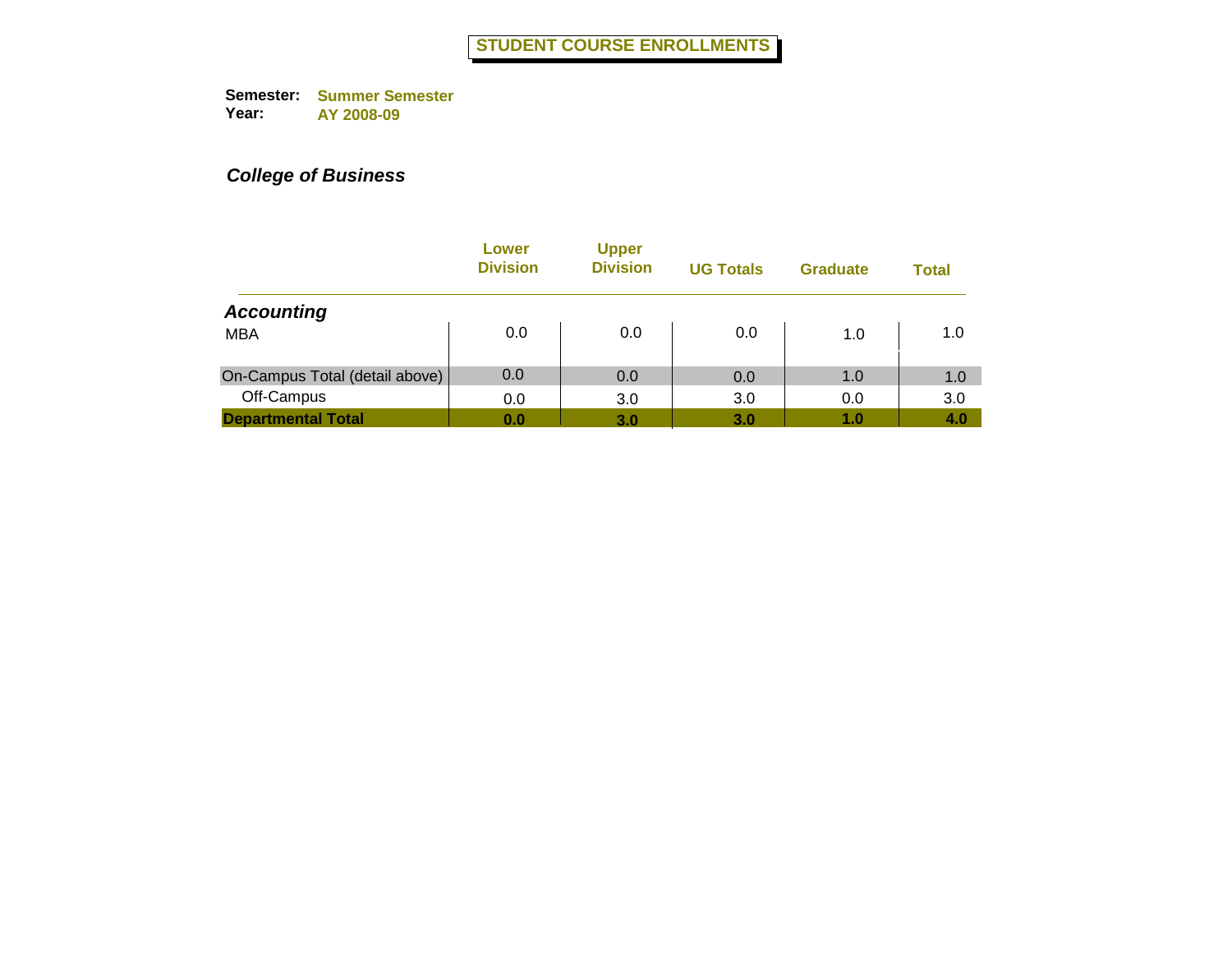|                                | Lower<br><b>Division</b> | <b>Upper</b><br><b>Division</b> | <b>UG Totals</b> | <b>Graduate</b> | <b>Total</b> |
|--------------------------------|--------------------------|---------------------------------|------------------|-----------------|--------------|
| <b>Economics</b>               |                          |                                 |                  |                 |              |
| <b>ECON</b>                    | 0.0                      | 1.0                             | 1.0              | 0.0             | 1.0          |
| <b>MBA</b>                     | 0.0                      | 0.0                             | 0.0              | 17.0            | 17.0         |
| On-Campus Total (detail above) | 0.0                      | 1.0                             | 1.0              | 17.0            | 18.0         |
| Off-Campus                     | 0.0                      | 0.0                             | 0.0              | 43.0            | 43.0         |
| <b>Departmental Total</b>      | 0.0                      | 1.0                             | 1.0              | 60.0            | 61.0         |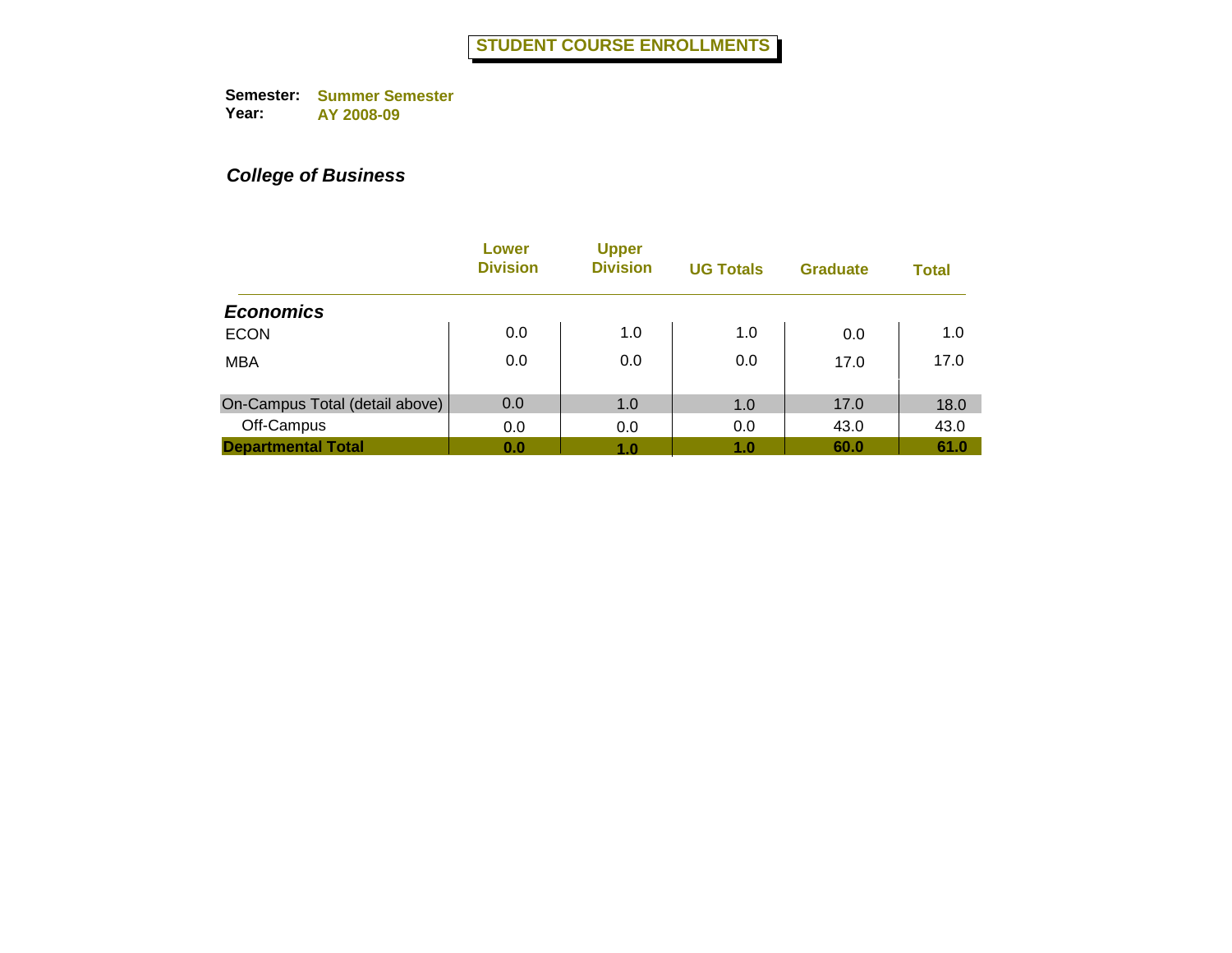|                                | Lower<br><b>Division</b> | <b>Upper</b><br><b>Division</b> | <b>UG Totals</b> | <b>Graduate</b> | Total |
|--------------------------------|--------------------------|---------------------------------|------------------|-----------------|-------|
| <b>Finance</b>                 |                          |                                 |                  |                 |       |
| <b>FIN</b>                     | 0.0                      | 4.0                             | 4.0              | 7.0             | 11.0  |
| On-Campus Total (detail above) | 0.0                      | 4.0                             | 4.0              | 7.0             | 11.0  |
| Off-Campus                     | 1.0                      | 13.0                            | 14.0             | 23.0            | 37.0  |
| <b>Departmental Total</b>      | 1.0                      | 17.0                            | 18.0             | 30.0            | 48.0  |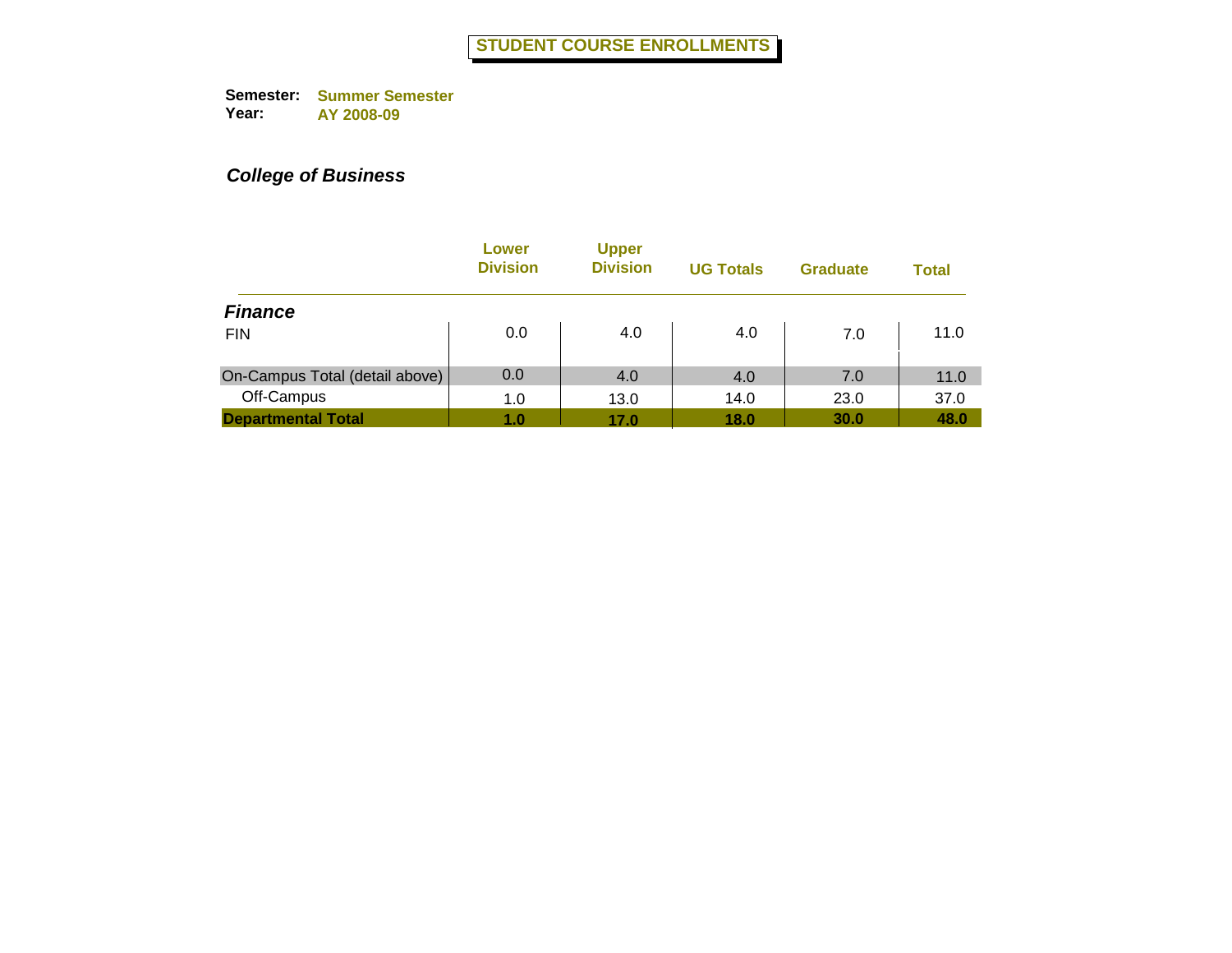|                                     | Lower<br><b>Division</b> | <b>Upper</b><br><b>Division</b> | <b>UG Totals</b> | <b>Graduate</b> | <b>Total</b> |
|-------------------------------------|--------------------------|---------------------------------|------------------|-----------------|--------------|
| <b>Info Systems &amp; Oper Mgmt</b> |                          |                                 |                  |                 |              |
| <b>ISOM</b>                         | 0.0                      | 0.0                             | 0.0              | 16.0            | 16.0         |
| <b>MBA</b>                          | 0.0                      | 0.0                             | 0.0              | 12.0            | 12.0         |
| On-Campus Total (detail above)      | 0.0                      | 0.0                             | 0.0              | 28.0            | 28.0         |
| Off-Campus                          | 22.0                     | 11.0                            | 33.0             | 73.0            | 106.0        |
| <b>Departmental Total</b>           | 22.0                     | 11.0                            | 33.0             | 101.0           | 134.0        |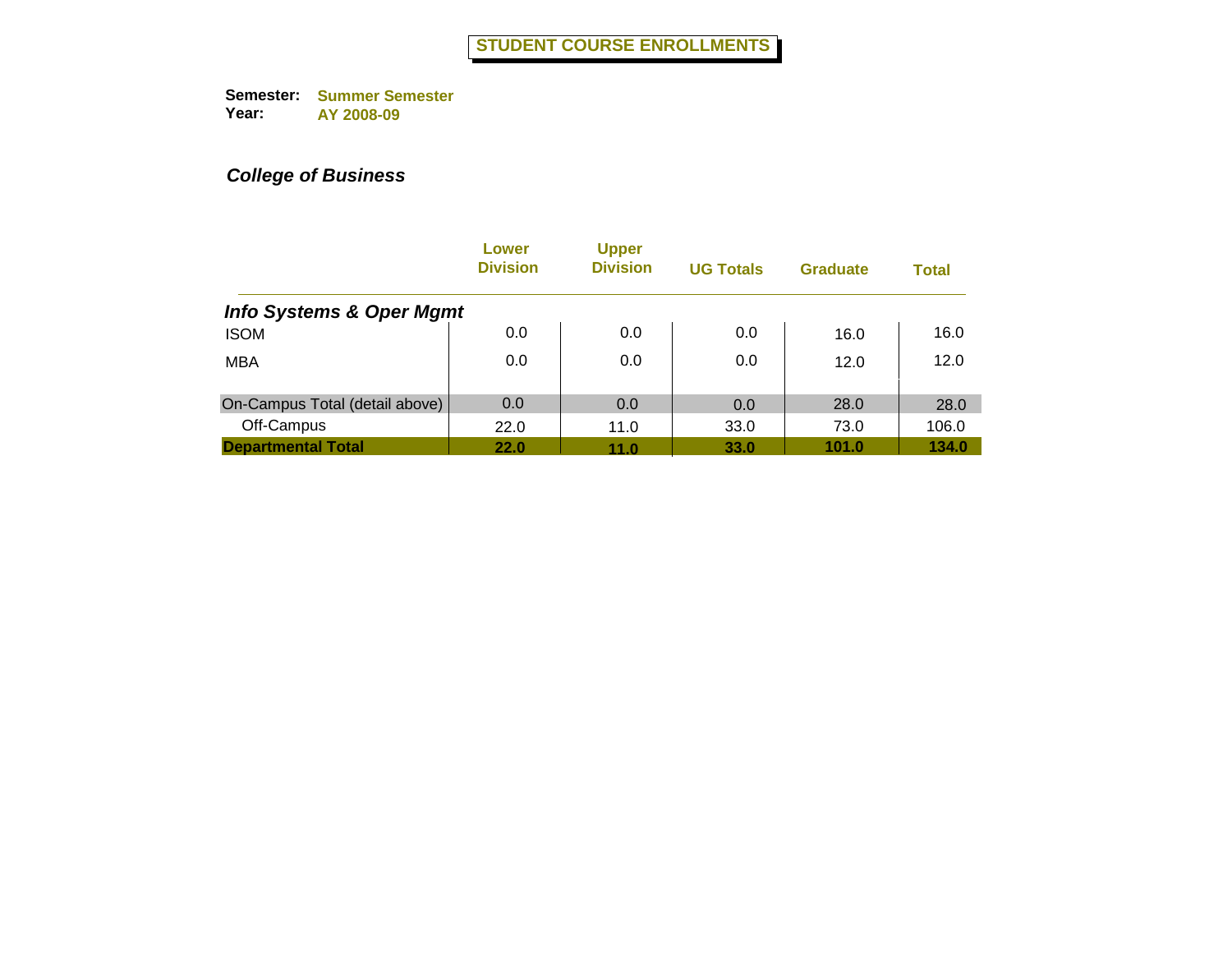|                                   | Lower<br><b>Division</b> | <b>Upper</b><br><b>Division</b> | <b>UG Totals</b> | <b>Graduate</b> | <b>Total</b> |
|-----------------------------------|--------------------------|---------------------------------|------------------|-----------------|--------------|
| <b>Marketing &amp; Management</b> |                          |                                 |                  |                 |              |
| <b>BUSAD</b>                      | 0.0                      | 3.0                             | 3.0              | 0.0             | 3.0          |
| <b>MBA</b>                        | 0.0                      | 0.0                             | 0.0              | 20.0            | 20.0         |
| <b>MGT</b>                        | 0.0                      | 1.0                             | 1.0              | 1.0             | 2.0          |
| <b>MKG</b>                        | 0.0                      | 5.0                             | 5.0              | 23.0            | 28.0         |
| On-Campus Total (detail above)    | 0.0                      | 9.0                             | 9.0              | 44.0            | 53.0         |
| Off-Campus                        | 30.0                     | 55.0                            | 85.0             | 91.0            | 176.0        |
| <b>Departmental Total</b>         | 30.0                     | 64.0                            | 94.0             | 135.0           | 229.0        |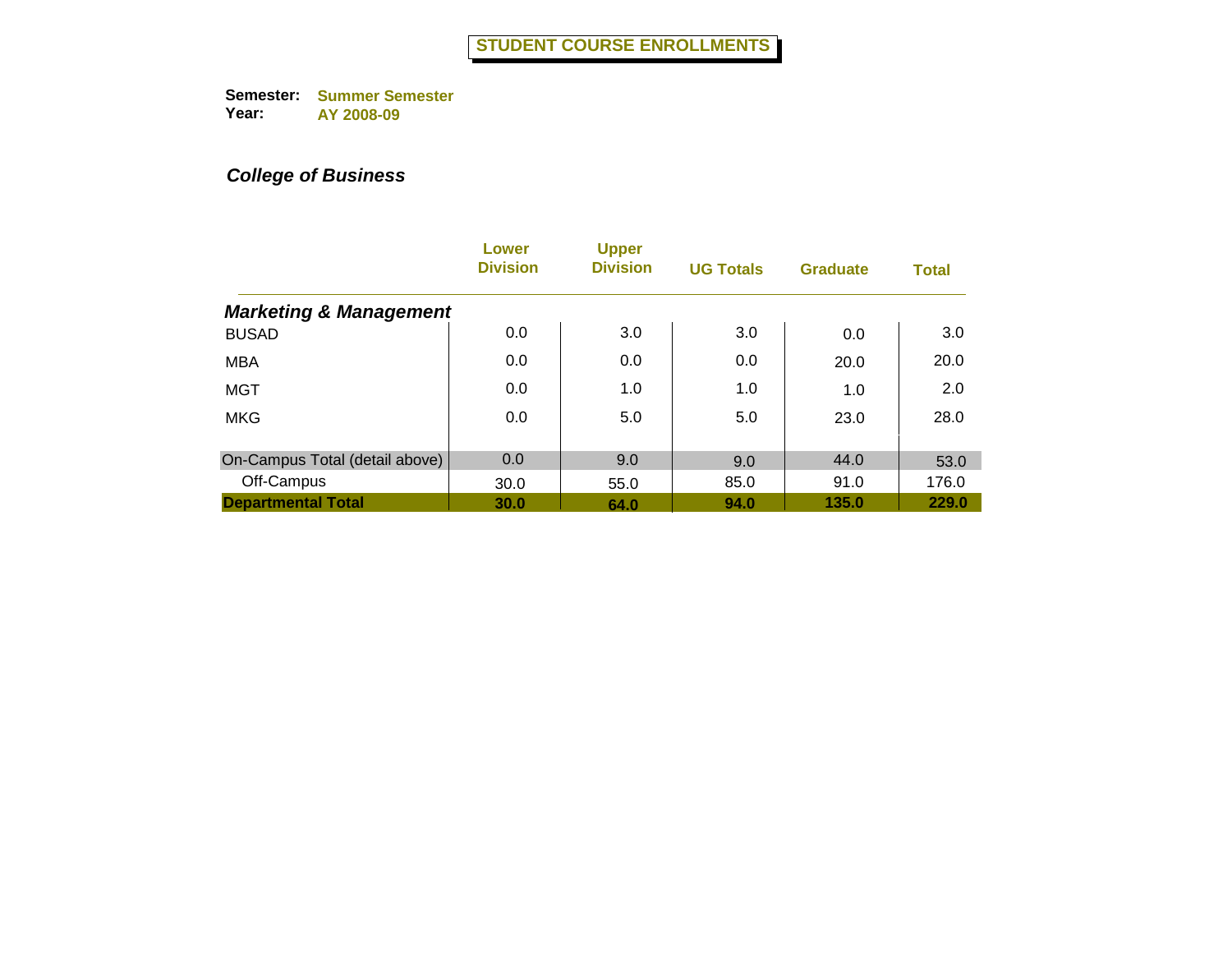|                                           | Lower<br><b>Division</b> | <b>Upper</b><br><b>Division</b> | <b>UG Totals</b> | Graduate | Total |
|-------------------------------------------|--------------------------|---------------------------------|------------------|----------|-------|
| <b>Center for Info &amp; Comm Science</b> |                          |                                 |                  |          |       |
| <b>ICS</b>                                | 0.0                      | 0.0                             | 0.0              | 125.0    | 125.0 |
| On-Campus Total (detail above)            | 0.0                      | 0.0                             | 0.0              | 125.0    | 125.0 |
| Off-Campus                                | 0.0                      | 0.0                             | 0.0              | 0.0      | 0.0   |
| <b>Departmental Total</b>                 | 0.0                      | 0.0                             | 0.0              | 125.0    | 125.0 |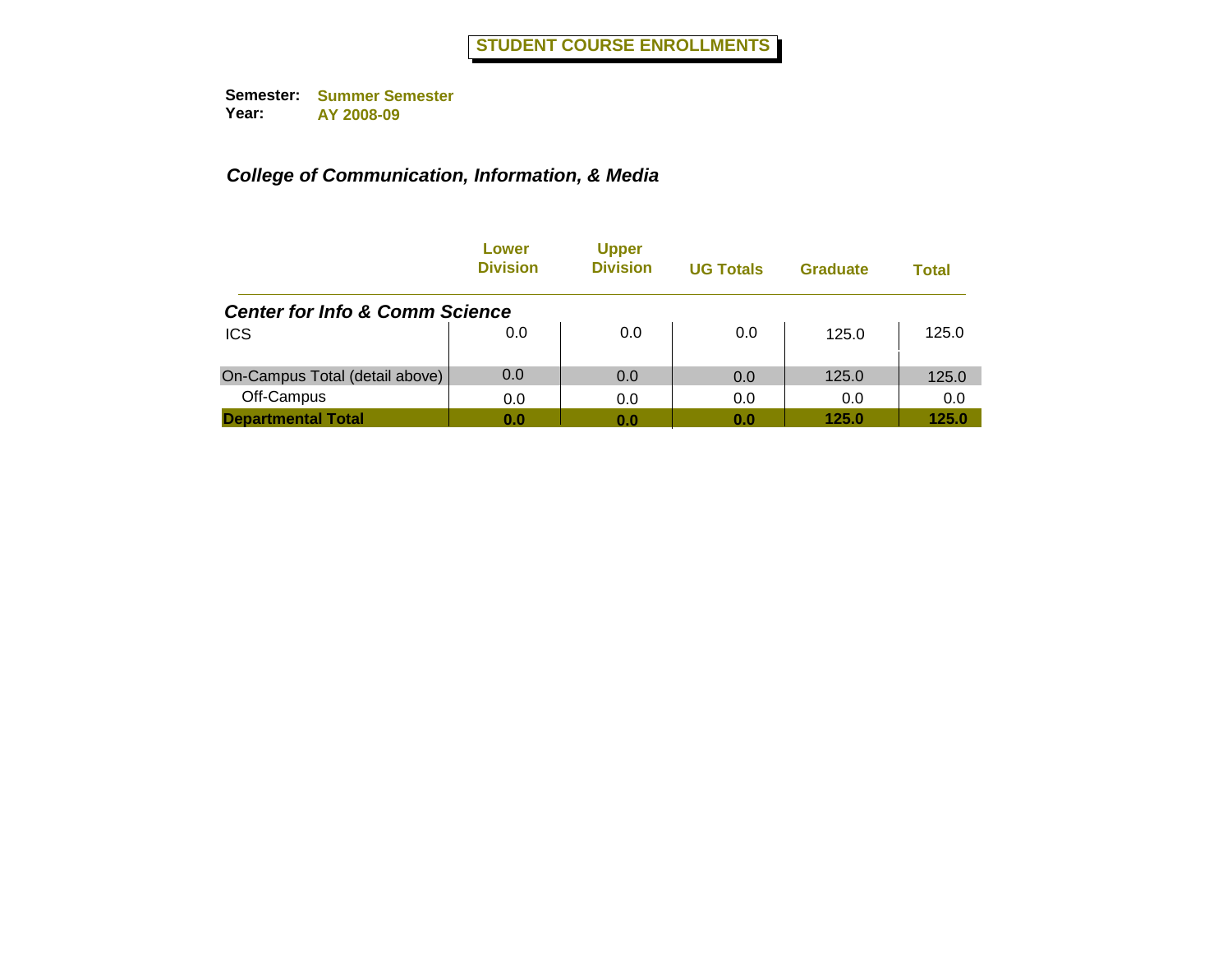|                                | Lower<br><b>Division</b> | <b>Upper</b><br><b>Division</b> | <b>UG Totals</b> | <b>Graduate</b> | <b>Total</b> |
|--------------------------------|--------------------------|---------------------------------|------------------|-----------------|--------------|
| <b>Journalism</b>              |                          |                                 |                  |                 |              |
| <b>JOURN</b>                   | 42.0                     | 4.0                             | 46.0             | 24.0            | 70.0         |
| <b>RES</b>                     | 0.0                      | 0.0                             | 0.0              | 3.0             | 3.0          |
| On-Campus Total (detail above) | 42.0                     | 4.0                             | 46.0             | 27.0            | 73.0         |
| Off-Campus                     | 0.0                      | 81.0                            | 81.0             | 11.0            | 92.0         |
| <b>Departmental Total</b>      | 42.0                     | 85.0                            | 127.0            | 38.0            | 165.0        |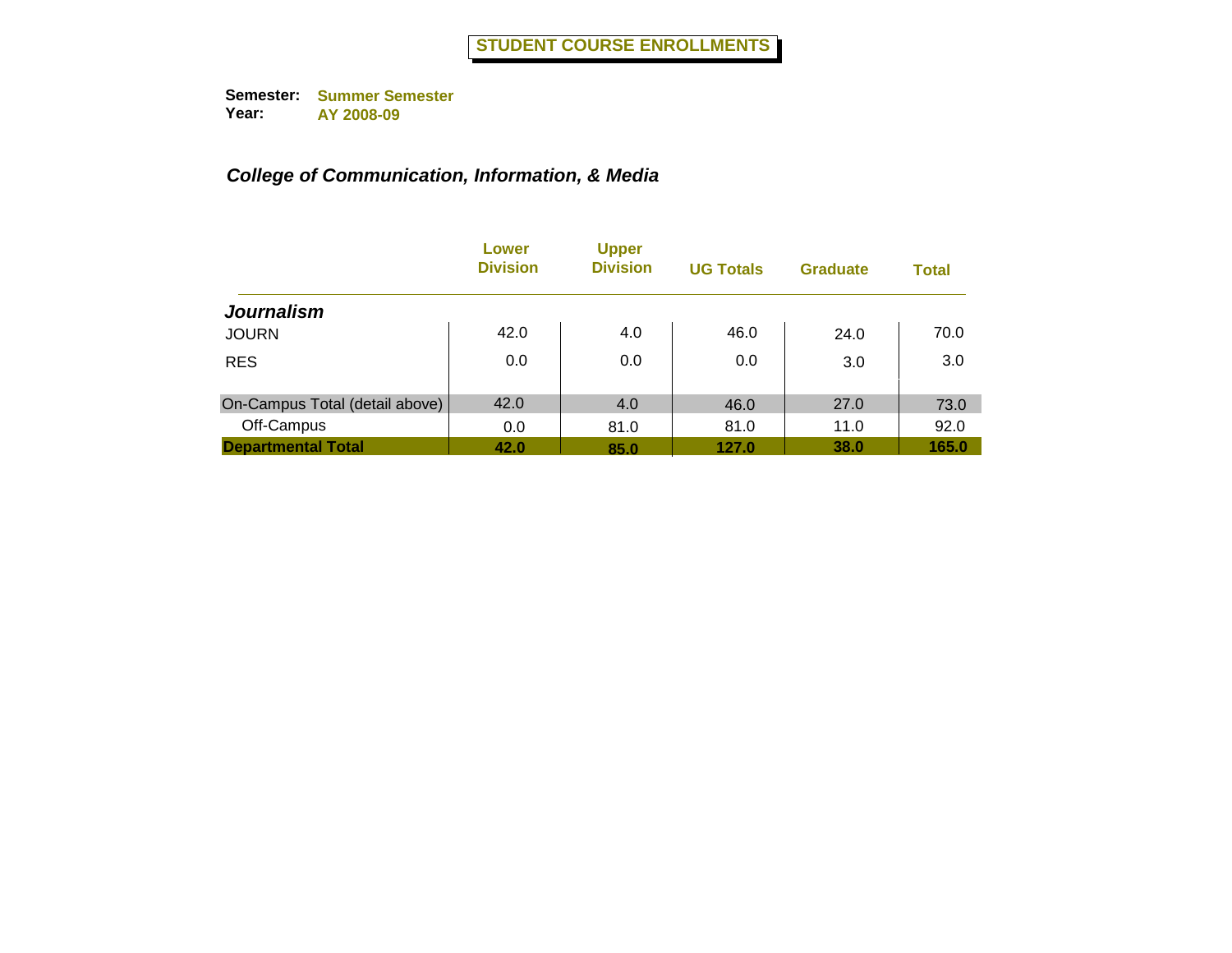|                                | Lower<br><b>Division</b> | <b>Upper</b><br><b>Division</b> | <b>UG Totals</b> | <b>Graduate</b> | <b>Total</b> |
|--------------------------------|--------------------------|---------------------------------|------------------|-----------------|--------------|
| <b>Communication Studies</b>   |                          |                                 |                  |                 |              |
| <b>COMM</b>                    | 0.0                      | 18.0                            | 18.0             | 2.0             | 20.0         |
| On-Campus Total (detail above) | 0.0                      | 18.0                            | 18.0             | 2.0             | 20.0         |
| Off-Campus                     | 12.0                     | 2.0                             | 14.0             | 0.0             | 14.0         |
| <b>Departmental Total</b>      | 12.0                     | 20.0                            | 32.0             | 2.0             | 34.0         |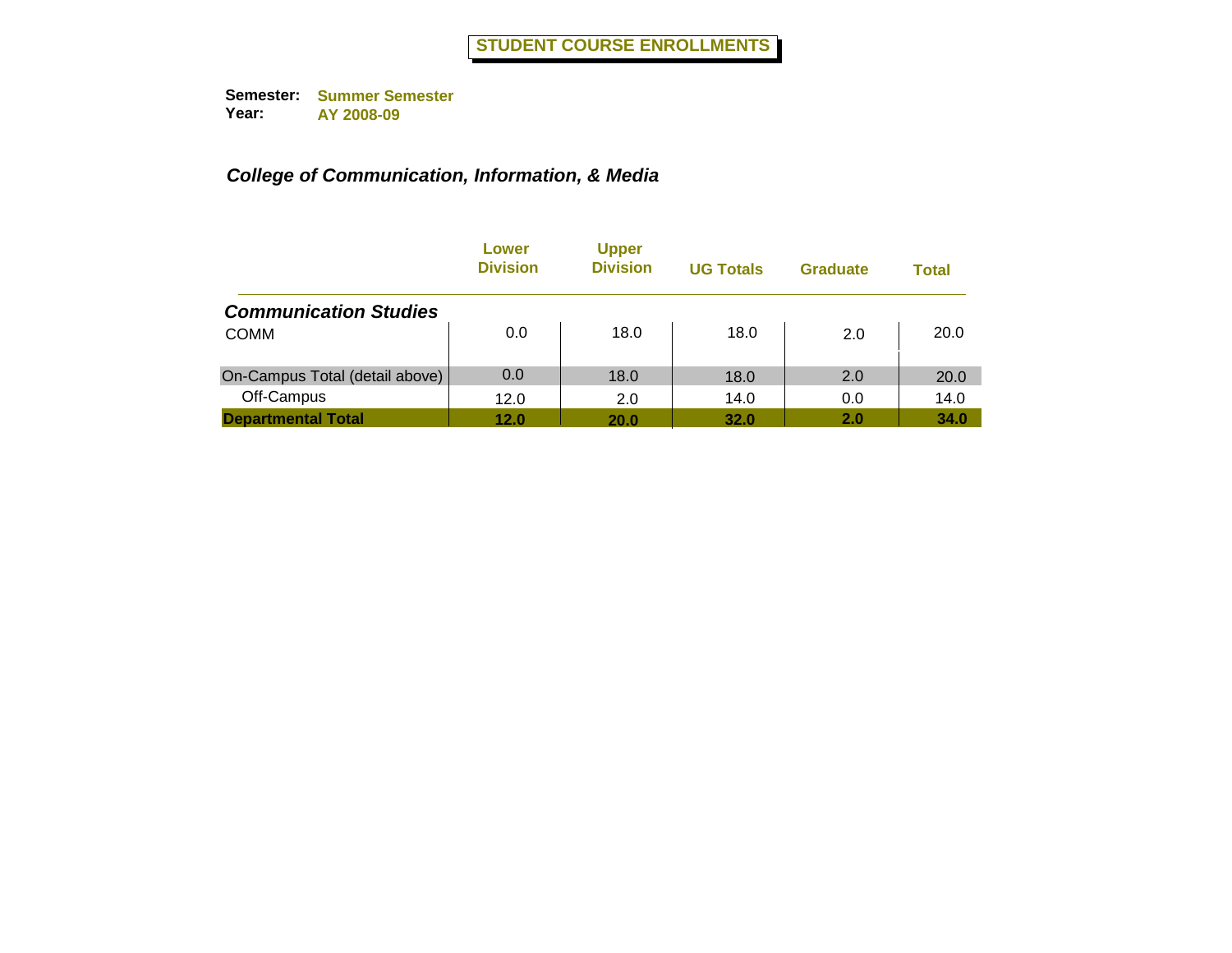|                                | Lower<br><b>Division</b> | <b>Upper</b><br><b>Division</b> | <b>UG Totals</b> | <b>Graduate</b> | Total |
|--------------------------------|--------------------------|---------------------------------|------------------|-----------------|-------|
| <b>Telecommunications</b>      |                          |                                 |                  |                 |       |
| <b>TCOM</b>                    | 0.0                      | 17.0                            | 17.0             | 1.0             | 18.0  |
| On-Campus Total (detail above) | 0.0                      | 17.0                            | 17.0             | 1.0             | 18.0  |
| Off-Campus                     | 0.0                      | 72.0                            | 72.0             | 0.0             | 72.0  |
| <b>Departmental Total</b>      | 0.0                      | 89.0                            | 89.0             | 1.0             | 90.0  |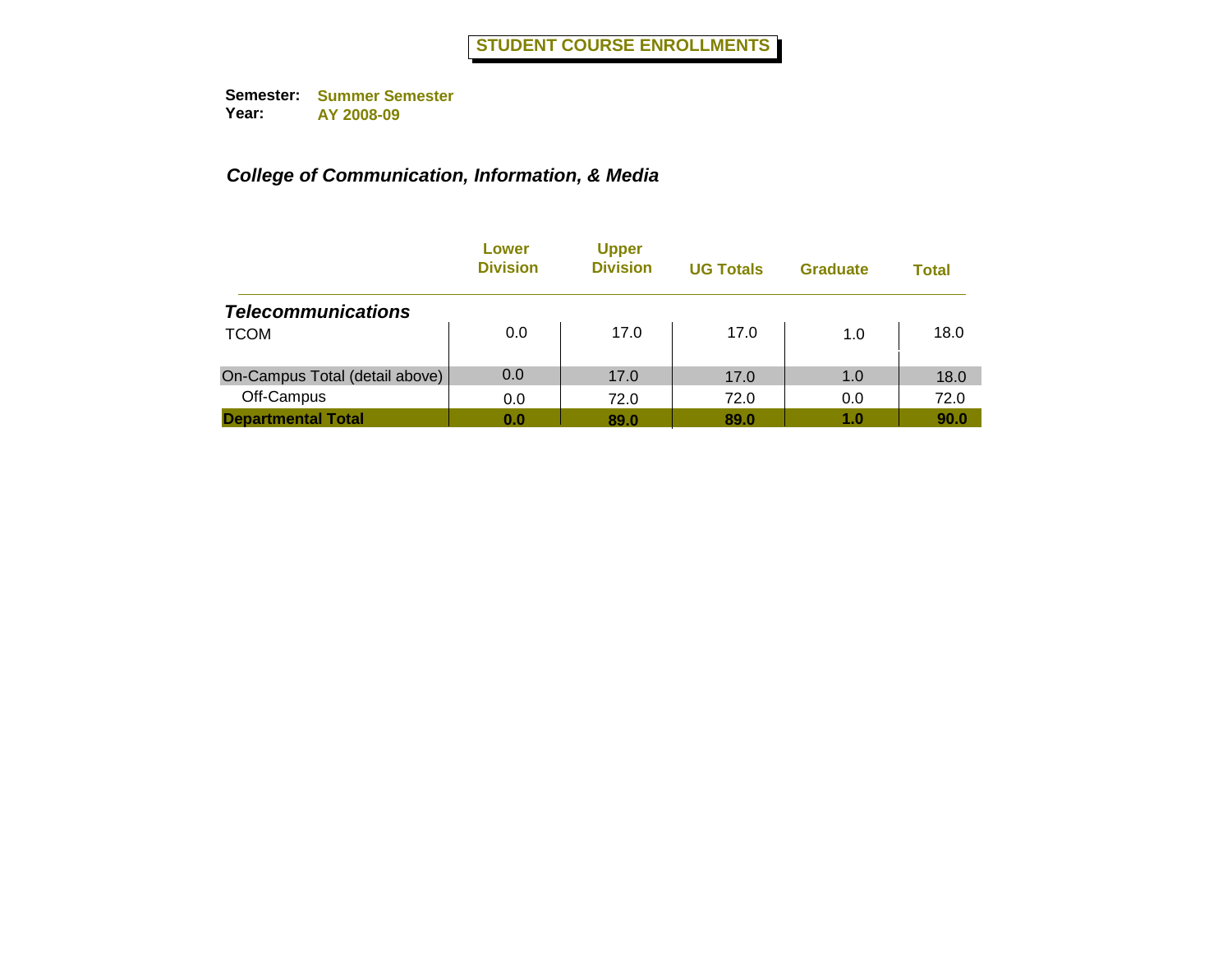# *College of Fine Arts*

|                                | Lower<br><b>Division</b> | <b>Upper</b><br><b>Division</b> | <b>UG Totals</b> | <b>Graduate</b> | <b>Total</b> |
|--------------------------------|--------------------------|---------------------------------|------------------|-----------------|--------------|
| <b>Art</b>                     |                          |                                 |                  |                 |              |
| <b>AHS</b>                     | 0.0                      | 1.0                             | 1.0              | 0.0             | 1.0          |
| <b>ART</b>                     | 23.0                     | 3.0                             | 26.0             | 0.0             | 26.0         |
| <b>CRPRJ</b>                   | 0.0                      | 0.0                             | 0.0              | 4.0             | 4.0          |
| <b>MASTR</b>                   | 0.0                      | 0.0                             | 0.0              | 3.0             | 3.0          |
| On-Campus Total (detail above) | 23.0                     | 4.0                             | 27.0             | 7.0             | 34.0         |
| Off-Campus                     | 12.0                     | 0.0                             | 12.0             | 0.0             | 12.0         |
| <b>Departmental Total</b>      | 35.0                     | 4.0                             | 39.0             | 7.0             | 46.0         |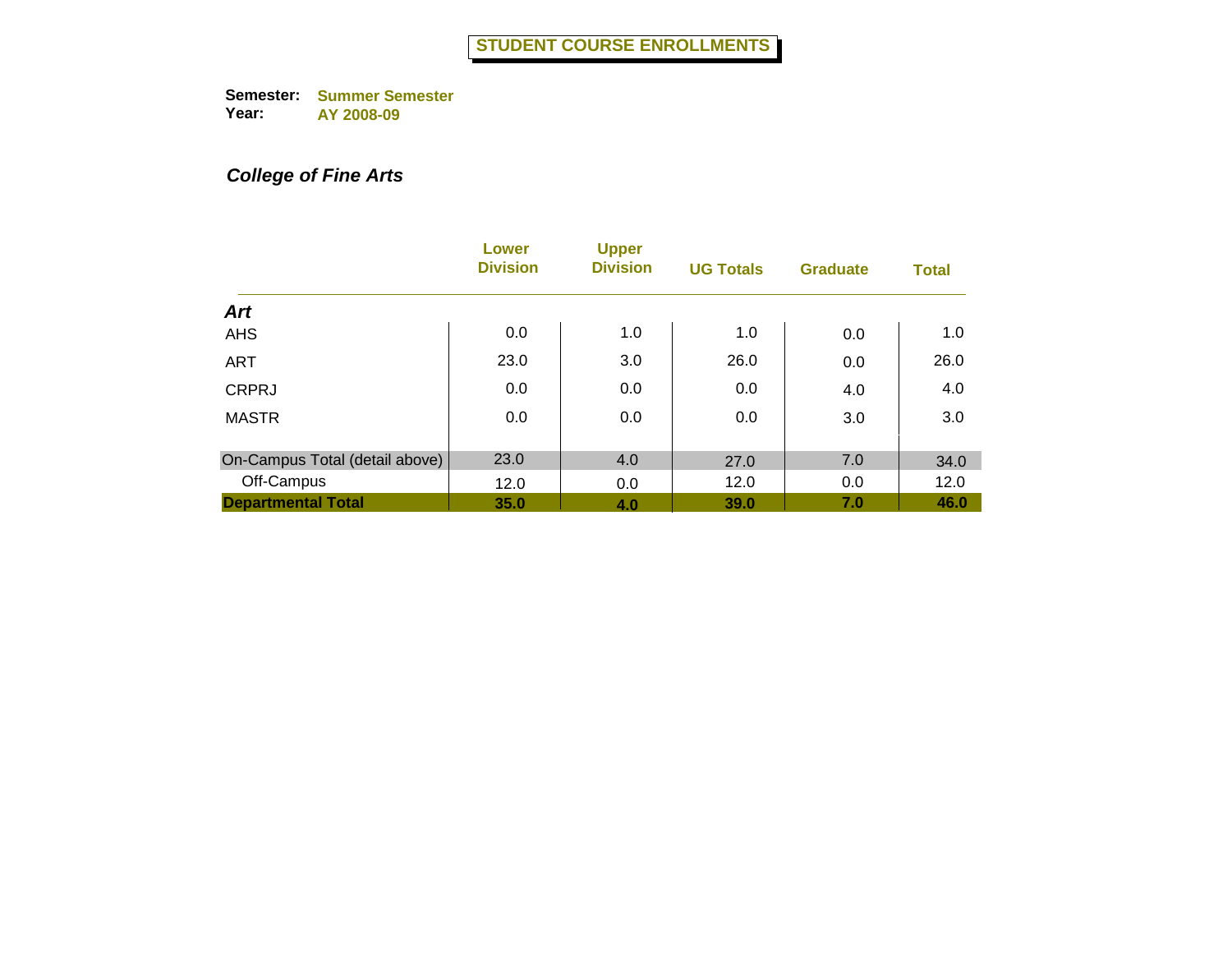# *College of Fine Arts*

|                                | Lower<br><b>Division</b> | <b>Upper</b><br><b>Division</b> | <b>UG Totals</b> | <b>Graduate</b> | <b>Total</b> |
|--------------------------------|--------------------------|---------------------------------|------------------|-----------------|--------------|
| <b>Music</b>                   |                          |                                 |                  |                 |              |
| <b>CRPRJ</b>                   | 0.0                      | 0.0                             | 0.0              | 2.0             | 2.0          |
| <b>DOC</b>                     | 0.0                      | 0.0                             | 0.0              | 2.0             | 2.0          |
| <b>MUHIS</b>                   | 0.0                      | 0.0                             | 0.0              | 5.0             | 5.0          |
| <b>MUSED</b>                   | 0.0                      | 0.0                             | 0.0              | 6.0             | 6.0          |
| On-Campus Total (detail above) | 0.0                      | 0.0                             | 0.0              | 15.0            | 15.0         |
| Off-Campus                     | 0.0                      | 2.0                             | 2.0              | 4.0             | 6.0          |
| <b>Departmental Total</b>      | 0.0                      | 2.0                             | 2.0              | 19.0            | 21.0         |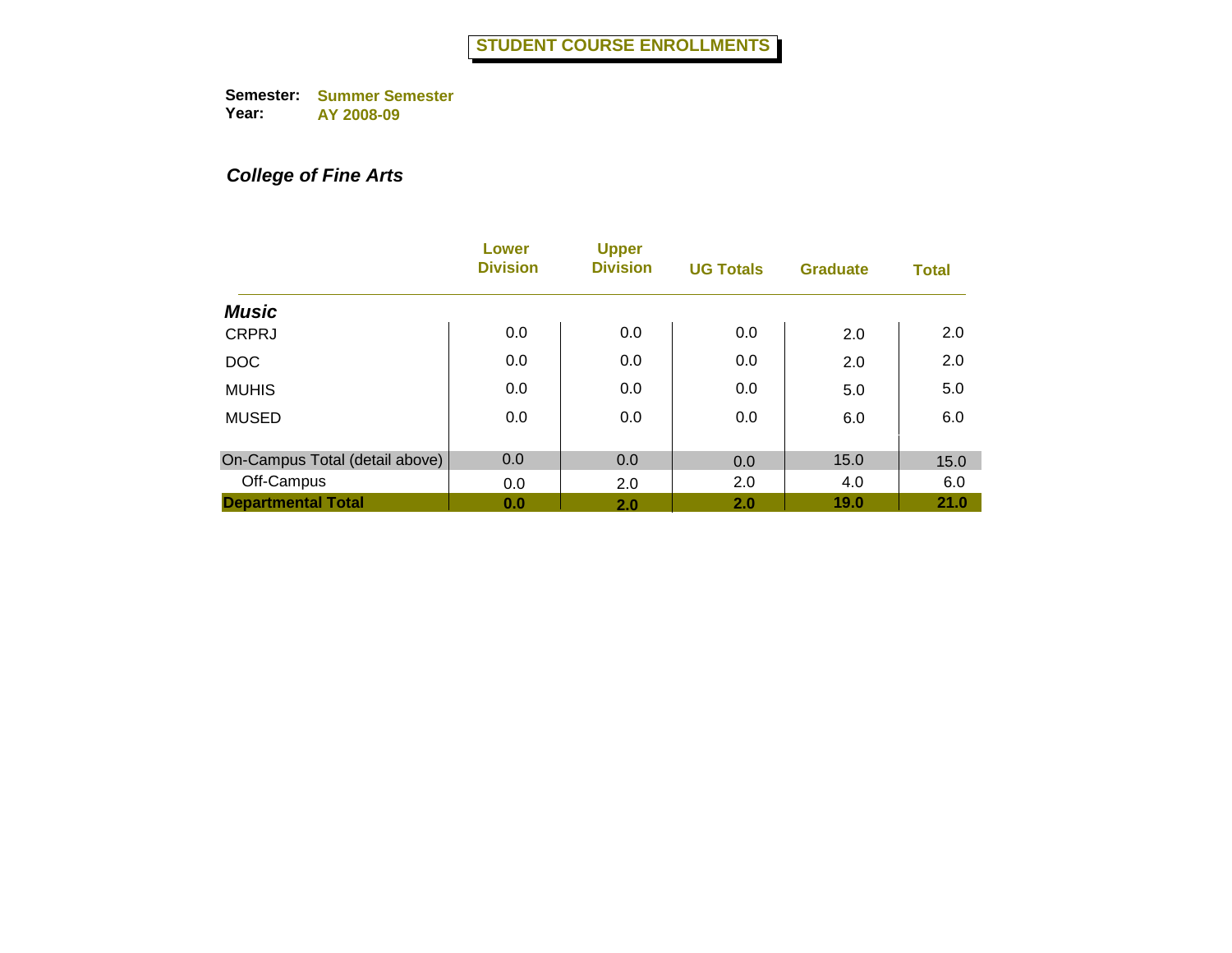## *College of Fine Arts*

|                                | Lower<br><b>Division</b> | <b>Upper</b><br><b>Division</b> | <b>UG Totals</b> | <b>Graduate</b> | <b>Total</b> |
|--------------------------------|--------------------------|---------------------------------|------------------|-----------------|--------------|
| <b>Theatre &amp; Dance</b>     |                          |                                 |                  |                 |              |
| <b>THEAT</b>                   | 0.0                      | 1.0                             | 1.0              | 0.0             | 1.0          |
| On-Campus Total (detail above) | 0.0                      | 1.0                             | 1.0              | 0.0             | 1.0          |
| Off-Campus                     | 12.0                     | 0.0                             | 12.0             | 0.0             | 12.0         |
| <b>Departmental Total</b>      | 12.0                     | 1.0                             | 13.0             | 0.0             | 13.0         |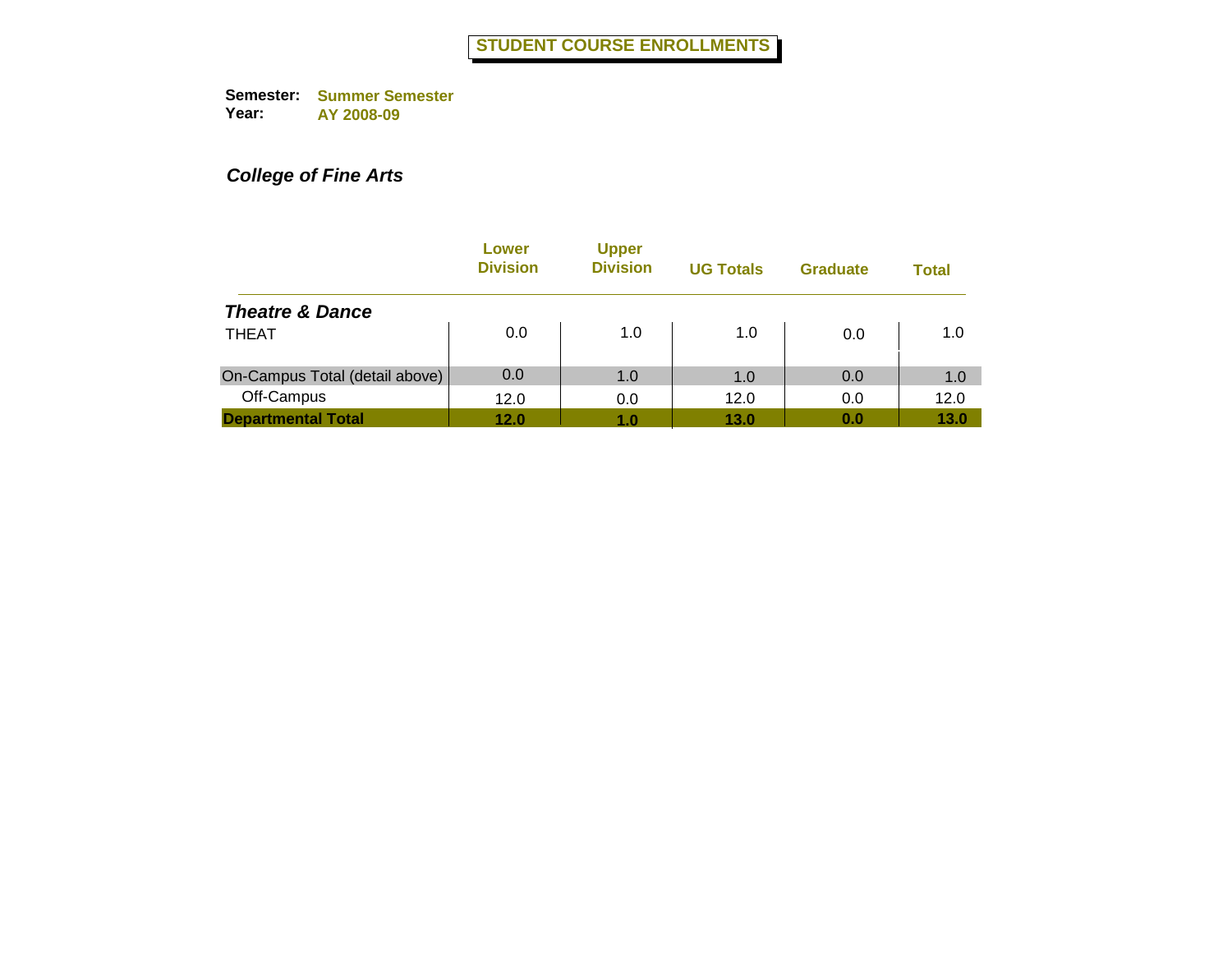|                                | Lower<br><b>Division</b> | <b>Upper</b><br><b>Division</b> | <b>UG Totals</b> | <b>Graduate</b> | <b>Total</b> |
|--------------------------------|--------------------------|---------------------------------|------------------|-----------------|--------------|
| Anthropology                   |                          |                                 |                  |                 |              |
| <b>ANTH</b>                    | 0.0                      | 1.0                             | 1.0              | 0.0             | 1.0          |
| <b>THES</b>                    | 0.0                      | 0.0                             | 0.0              | 3.0             | 3.0          |
| On-Campus Total (detail above) | 0.0                      | 1.0                             | 1.0              | 3.0             | 4.0          |
| Off-Campus                     | 23.0                     | 33.0                            | 56.0             | 2.0             | 58.0         |
| <b>Departmental Total</b>      | <b>23.0</b>              | 34.0                            | 57.0             | 5.0             | 62.0         |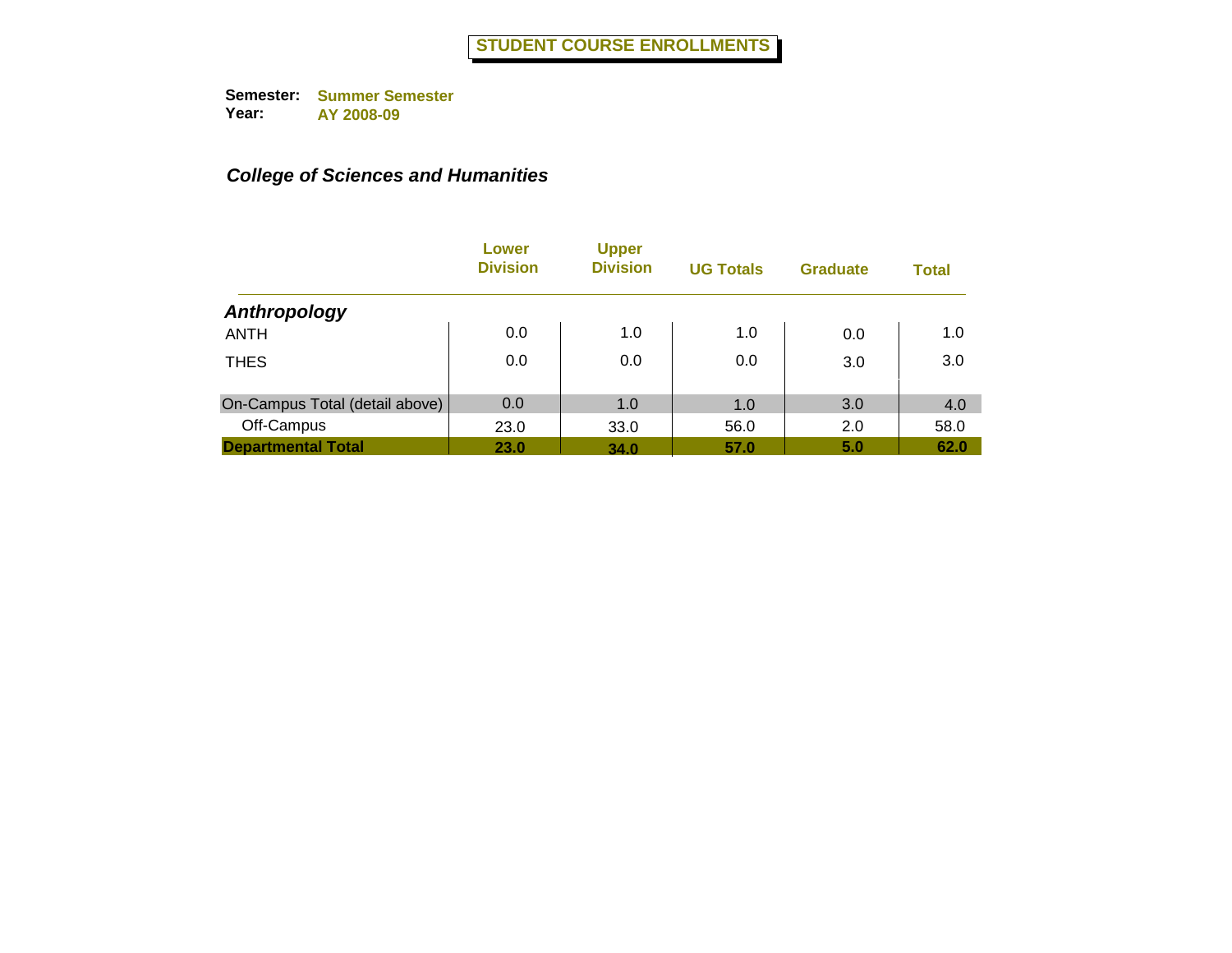|                                | Lower<br><b>Division</b> | <b>Upper</b><br><b>Division</b> | <b>UG Totals</b> | <b>Graduate</b> | <b>Total</b> |
|--------------------------------|--------------------------|---------------------------------|------------------|-----------------|--------------|
| <b>Biology</b>                 |                          |                                 |                  |                 |              |
| <b>BIO</b>                     | 25.0                     | 1.0                             | 26.0             | 4.0             | 30.0         |
| <b>DOC</b>                     | 0.0                      | 0.0                             | 0.0              | 1.0             | 1.0          |
| <b>MASTR</b>                   | 0.0                      | 0.0                             | 0.0              | 2.0             | 2.0          |
| <b>THES</b>                    | 0.0                      | 0.0                             | 0.0              | 1.0             | 1.0          |
|                                |                          |                                 |                  |                 |              |
| On-Campus Total (detail above) | 25.0                     | 1.0                             | 26.0             | 8.0             | 34.0         |
| Off-Campus                     | 15.0                     | 11.0                            | 26.0             | 14.0            | 40.0         |
| <b>Departmental Total</b>      | 40.0                     | 12.0                            | 52.0             | 22.0            | 74.0         |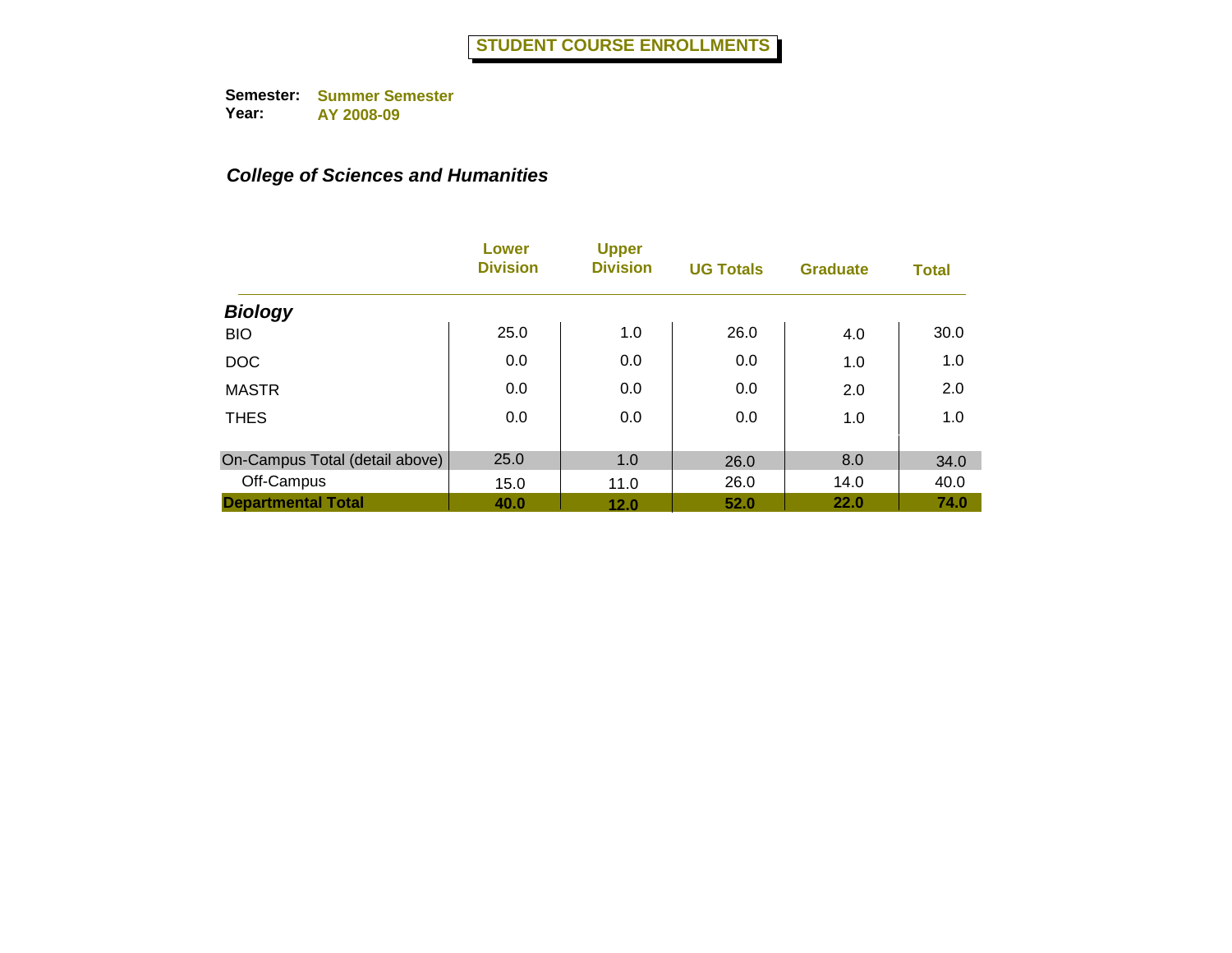|                                | Lower<br><b>Division</b> | <b>Upper</b><br><b>Division</b> | <b>UG Totals</b> | <b>Graduate</b> | <b>Total</b> |
|--------------------------------|--------------------------|---------------------------------|------------------|-----------------|--------------|
| <b>Chemistry</b>               |                          |                                 |                  |                 |              |
| <b>CHEM</b>                    | 13.0                     | 3.0                             | 16.0             | 1.0             | 17.0         |
| On-Campus Total (detail above) | 13.0                     | 3.0                             | 16.0             | 1.0             | 17.0         |
| Off-Campus                     | 10.0                     | 0.0                             | 10.0             | 0.0             | 10.0         |
| <b>Departmental Total</b>      | 23.0                     | 3.0                             | 26.0             | 1.0             | 27.0         |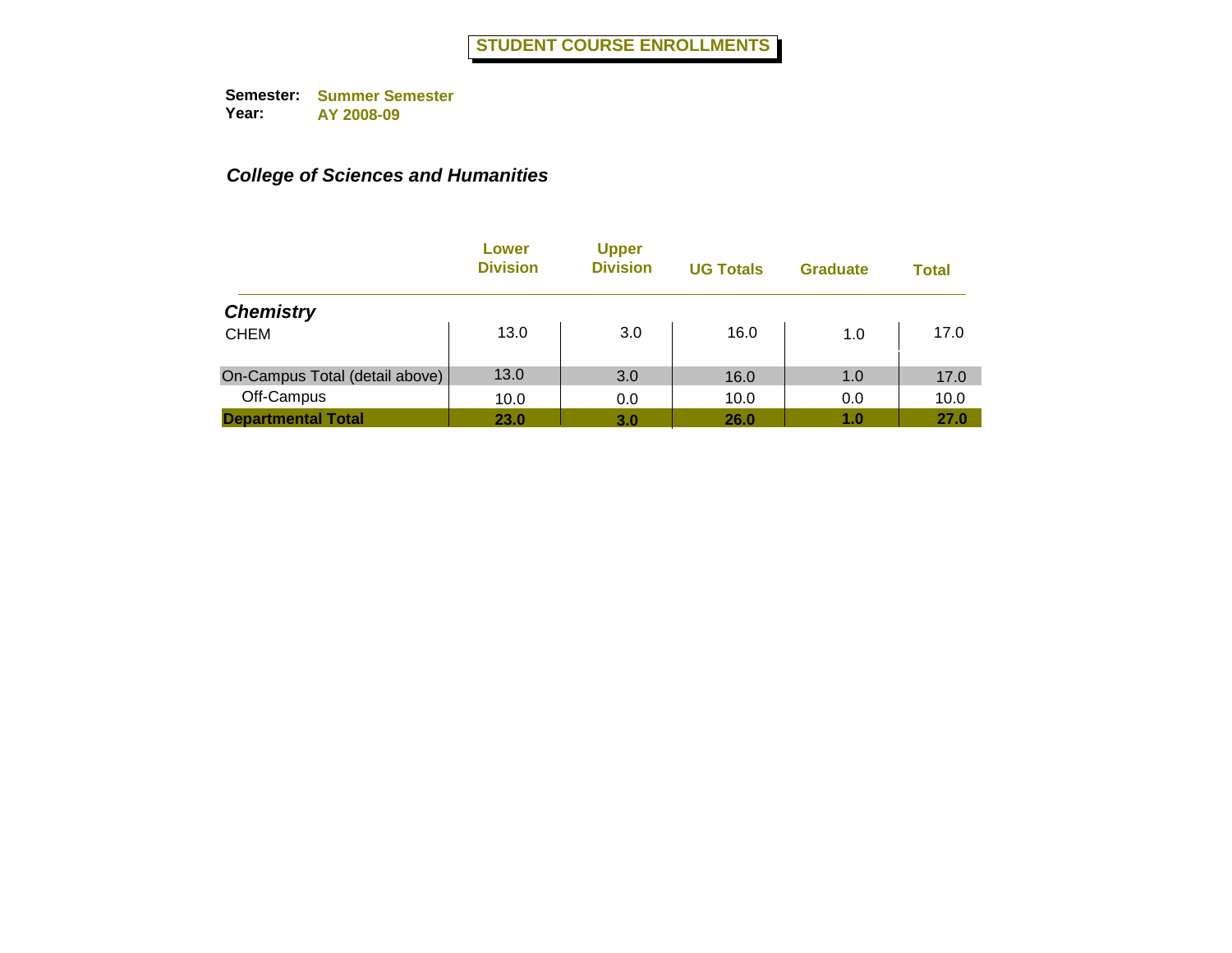|                                           | Lower<br><b>Division</b> | <b>Upper</b><br><b>Division</b> | <b>UG Totals</b> | <b>Graduate</b> | Total |
|-------------------------------------------|--------------------------|---------------------------------|------------------|-----------------|-------|
| <b>Criminal Justice &amp; Criminology</b> |                          |                                 |                  |                 |       |
| <b>CJC</b>                                | 15.0                     | 63.0                            | 78.0             | 9.0             | 87.0  |
| On-Campus Total (detail above)            | 15.0                     | 63.0                            | 78.0             | 9.0             | 87.0  |
| Off-Campus                                | 0.0                      | 0.0                             | 0.0              | 0.0             | 0.0   |
| <b>Departmental Total</b>                 | 15.0                     | 63.0                            | 78.0             | 9.0             | 87.0  |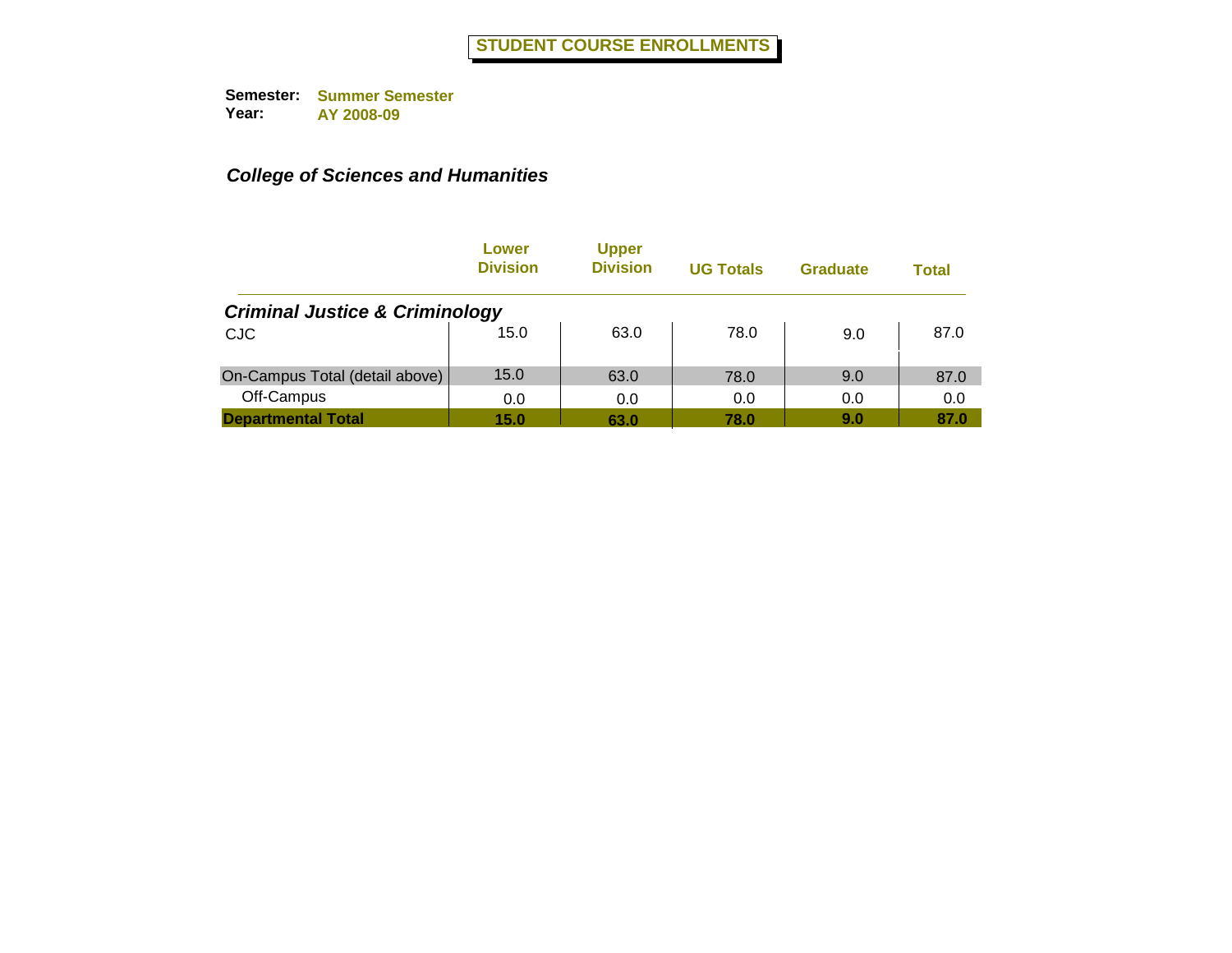|                                | Lower<br><b>Division</b> | <b>Upper</b><br><b>Division</b> | <b>UG Totals</b> | <b>Graduate</b> | <b>Total</b> |
|--------------------------------|--------------------------|---------------------------------|------------------|-----------------|--------------|
| <b>Computer Science</b>        |                          |                                 |                  |                 |              |
| <b>CS</b>                      | 1.0                      | 1.0                             | 2.0              | 28.0            | 30.0         |
| <b>DISS</b>                    | 0.0                      | 0.0                             | 0.0              | 1.0             | 1.0          |
| ID                             | 0.0                      | 0.0                             | 0.0              | 1.0             | 1.0          |
| On-Campus Total (detail above) | 1.0                      | 1.0                             | 2.0              | 30.0            | 32.0         |
| Off-Campus                     | 5.0                      | 0.0                             | 5.0              | 0.0             | 5.0          |
| <b>Departmental Total</b>      | 6.0                      | 1.0                             | 7.0              | 30.0            | 37.0         |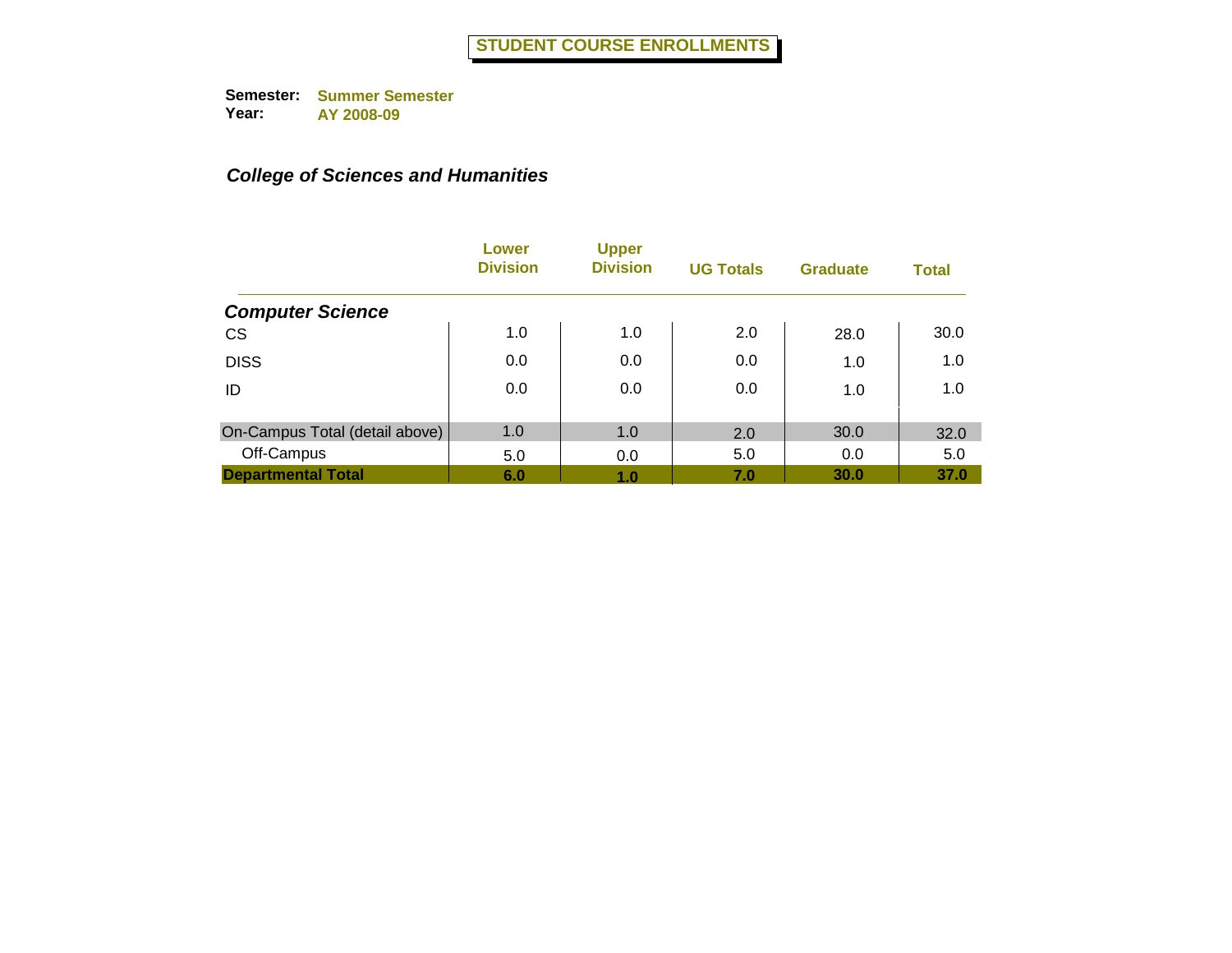|                                | Lower<br><b>Division</b> | <b>Upper</b><br><b>Division</b> | <b>UG Totals</b> | <b>Graduate</b> | <b>Total</b> |
|--------------------------------|--------------------------|---------------------------------|------------------|-----------------|--------------|
| <b>English</b>                 |                          |                                 |                  |                 |              |
| <b>ENEFL</b>                   | 218.0                    | 0.0                             | 218.0            | 0.0             | 218.0        |
| <b>ENG</b>                     | 20.0                     | 0.0                             | 20.0             | 9.0             | 29.0         |
| On-Campus Total (detail above) | 238.0                    | 0.0                             | 238.0            | 9.0             | 247.0        |
| Off-Campus                     | 23.0                     | 24.0                            | 47.0             | 0.0             | 47.0         |
| <b>Departmental Total</b>      | 261.0                    | 24.0                            | 285.0            | 9.0             | 294.0        |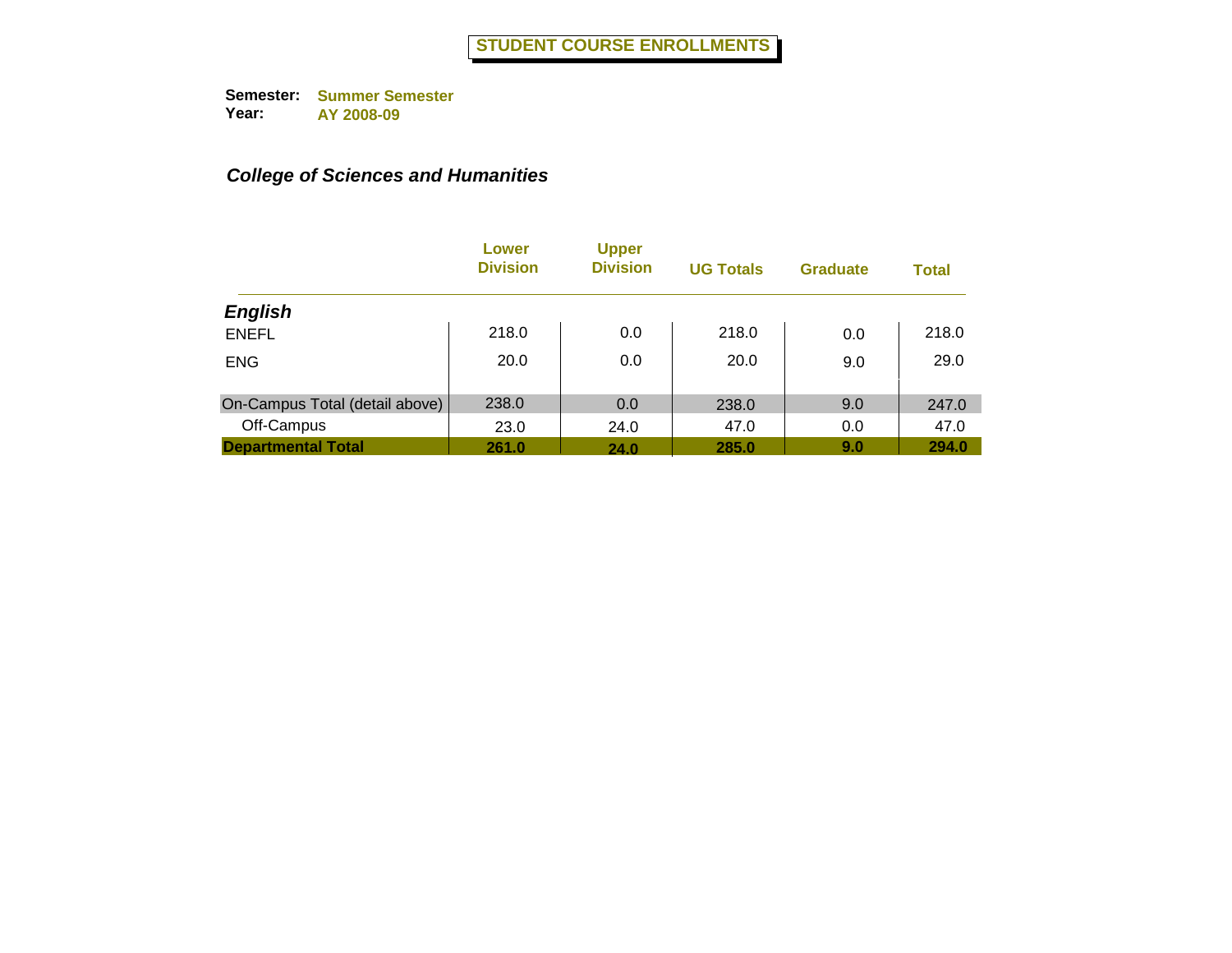|                                        | Lower<br><b>Division</b> | <b>Upper</b><br><b>Division</b> | <b>UG Totals</b> | <b>Graduate</b> | <b>Total</b> |
|----------------------------------------|--------------------------|---------------------------------|------------------|-----------------|--------------|
| <b>Modern Languages &amp; Classics</b> |                          |                                 |                  |                 |              |
| FL                                     | 0.0                      | 2.0                             | 2.0              | 0.0             | 2.0          |
| <b>GER</b>                             | 47.0                     | 0.0                             | 47.0             | 0.0             | 47.0         |
| <b>JAPAN</b>                           | 0.0                      | 7.0                             | 7.0              | 0.0             | 7.0          |
| On-Campus Total (detail above)         | 47.0                     | 9.0                             | 56.0             | 0.0             | 56.0         |
| Off-Campus                             | 0.0                      | 12.0                            | 12.0             | 0.0             | 12.0         |
| <b>Departmental Total</b>              | 47.0                     | 21.0                            | 68.0             | 0.0             | 68.0         |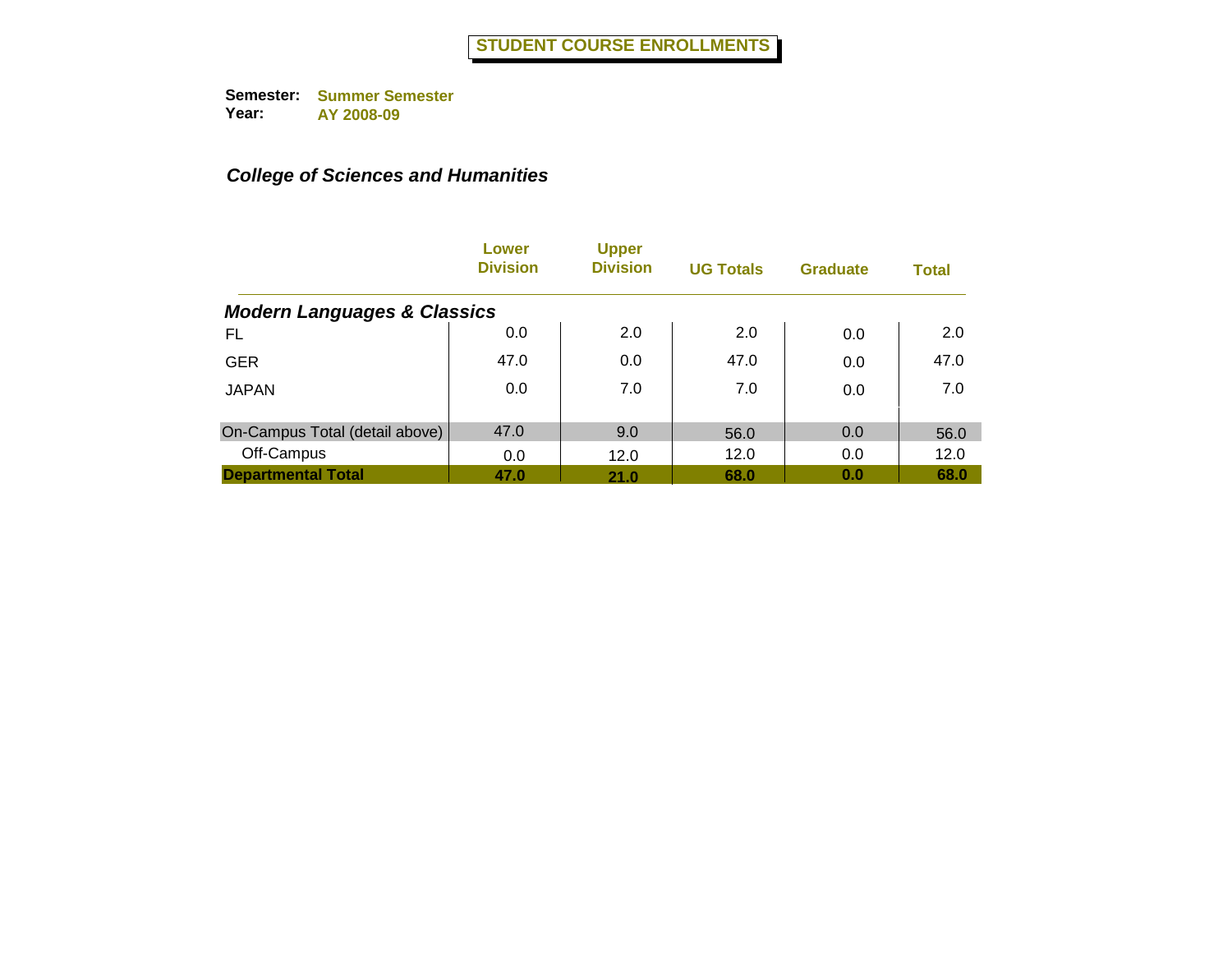|                                | Lower<br><b>Division</b> | <b>Upper</b><br><b>Division</b> | <b>UG Totals</b> | <b>Graduate</b> | <b>Total</b> |
|--------------------------------|--------------------------|---------------------------------|------------------|-----------------|--------------|
| Geography                      |                          |                                 |                  |                 |              |
| <b>GEOG</b>                    | 0.0                      | 0.0                             | 0.0              | 1.0             | 1.0          |
| On-Campus Total (detail above) | 0.0                      | 0.0                             | 0.0              | 1.0             | 1.0          |
| Off-Campus                     | 33.0                     | 1.0                             | 34.0             | 0.0             | 34.0         |
| <b>Departmental Total</b>      | 33.0                     | 1.0                             | 34.0             | 1.0             | 35.0         |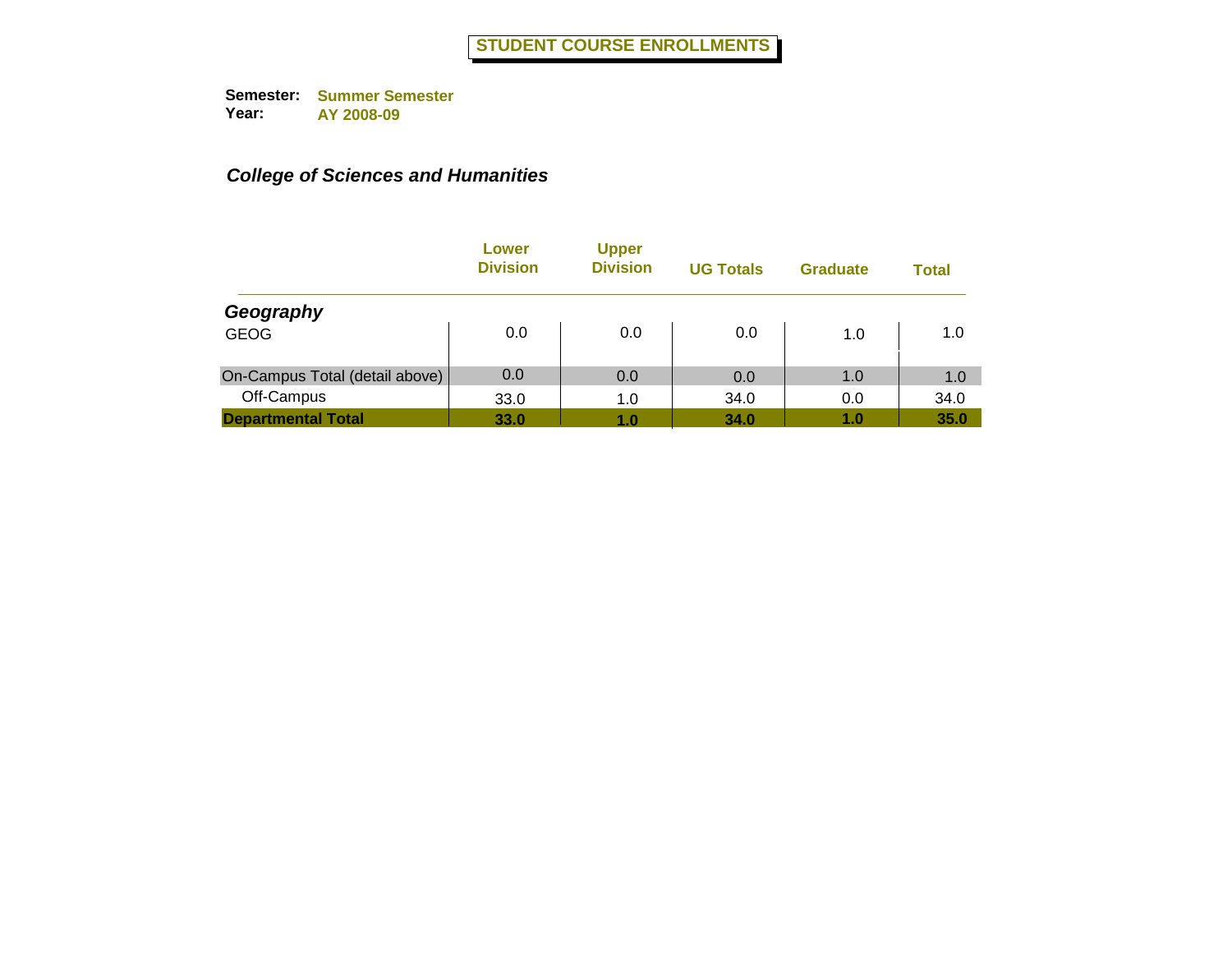|                                | Lower<br><b>Division</b> | <b>Upper</b><br><b>Division</b> | <b>UG Totals</b> | <b>Graduate</b> | <b>Total</b> |
|--------------------------------|--------------------------|---------------------------------|------------------|-----------------|--------------|
| Geology                        |                          |                                 |                  |                 |              |
| <b>MASTR</b>                   | 0.0                      | 0.0                             | 0.0              | 2.0             | 2.0          |
| On-Campus Total (detail above) | 0.0                      | 0.0                             | 0.0              | 2.0             | 2.0          |
| Off-Campus                     | 5.0                      | 22.0                            | 27.0             | 1.0             | 28.0         |
| <b>Departmental Total</b>      | 5.0                      | 22.0                            | 27.0             | 3.0             | 30.0         |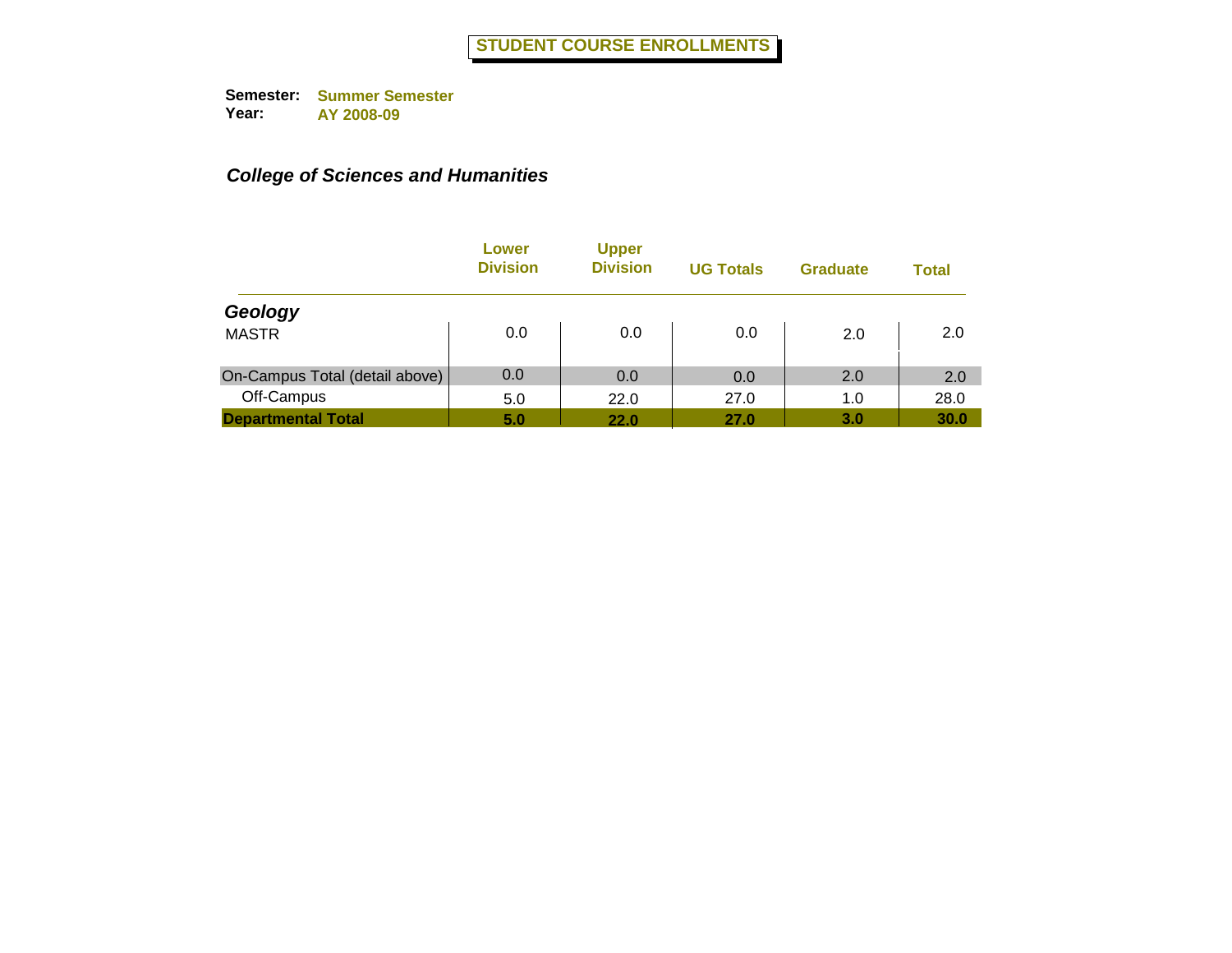|                                | Lower<br><b>Division</b> | <b>Upper</b><br><b>Division</b> | <b>UG Totals</b> | <b>Graduate</b> | <b>Total</b> |
|--------------------------------|--------------------------|---------------------------------|------------------|-----------------|--------------|
| <b>History</b>                 |                          |                                 |                  |                 |              |
| <b>HIST</b>                    | 0.0                      | 2.0                             | 2.0              | 2.0             | 4.0          |
| <b>MASTR</b>                   | 0.0                      | 0.0                             | 0.0              | 2.0             | 2.0          |
| On-Campus Total (detail above) | 0.0                      | 2.0                             | 2.0              | 4.0             | 6.0          |
| Off-Campus                     | 6.0                      | 16.0                            | 22.0             | 0.0             | 22.0         |
| <b>Departmental Total</b>      | 6.0                      | 18.0                            | 24.0             | 4.0             | 28.0         |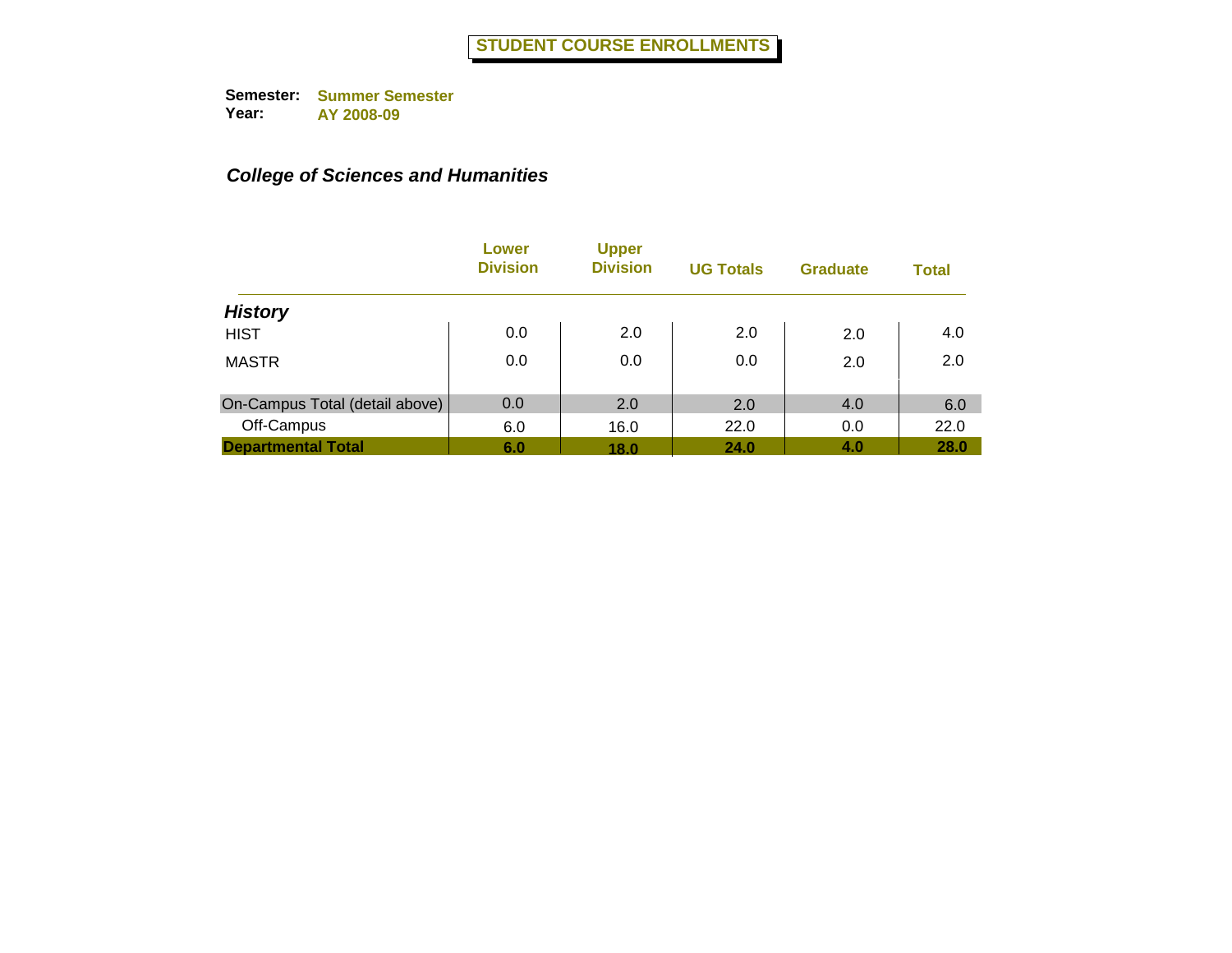|                                | Lower<br><b>Division</b> | <b>Upper</b><br><b>Division</b> | <b>UG Totals</b> | <b>Graduate</b> | <b>Total</b> |
|--------------------------------|--------------------------|---------------------------------|------------------|-----------------|--------------|
| <b>Mathematical Sciences</b>   |                          |                                 |                  |                 |              |
| <b>MATHS</b>                   | 33.0                     | 2.0                             | 35.0             | 3.0             | 38.0         |
| On-Campus Total (detail above) | 33.0                     | 2.0                             | 35.0             | 3.0             | 38.0         |
| Off-Campus                     | 13.0                     | 0.0                             | 13.0             | 26.0            | 39.0         |
| <b>Departmental Total</b>      | 46.0                     | 2.0                             | 48.0             | 29.0            | 77.0         |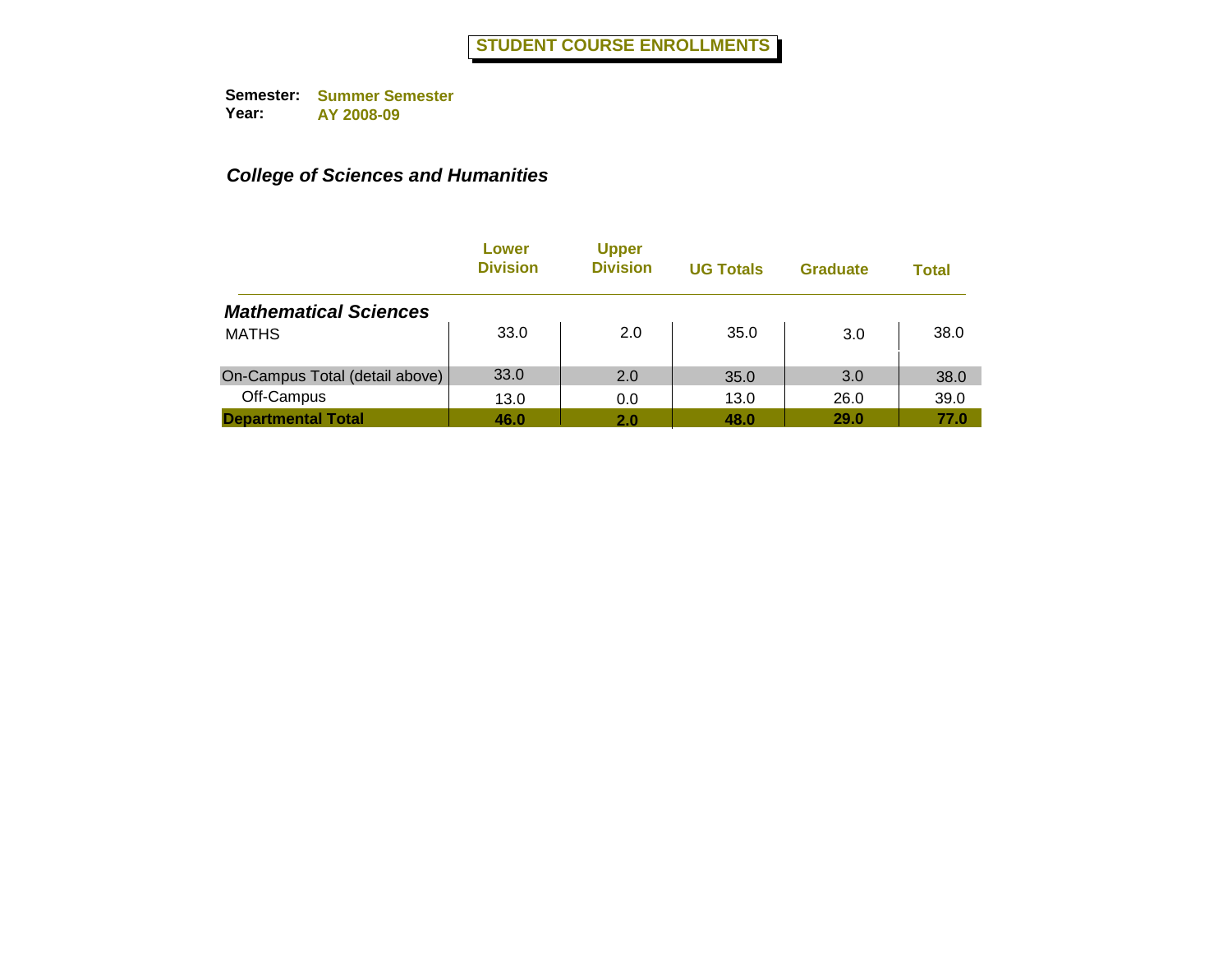|                                | Lower<br><b>Division</b> | <b>Upper</b><br><b>Division</b> | <b>UG Totals</b> | <b>Graduate</b> | Total |
|--------------------------------|--------------------------|---------------------------------|------------------|-----------------|-------|
| <b>Natural Resources</b>       |                          |                                 |                  |                 |       |
| <b>NREM</b>                    | 1.0                      | 0.0                             | 1.0              | 0.0             | 1.0   |
| On-Campus Total (detail above) | 1.0                      | 0.0                             | 1.0              | 0.0             | 1.0   |
| Off-Campus                     | 0.0                      | 26.0                            | 26.0             | 5.0             | 31.0  |
| <b>Departmental Total</b>      | 1.0                      | 26.0                            | 27.0             | 5.0             | 32.0  |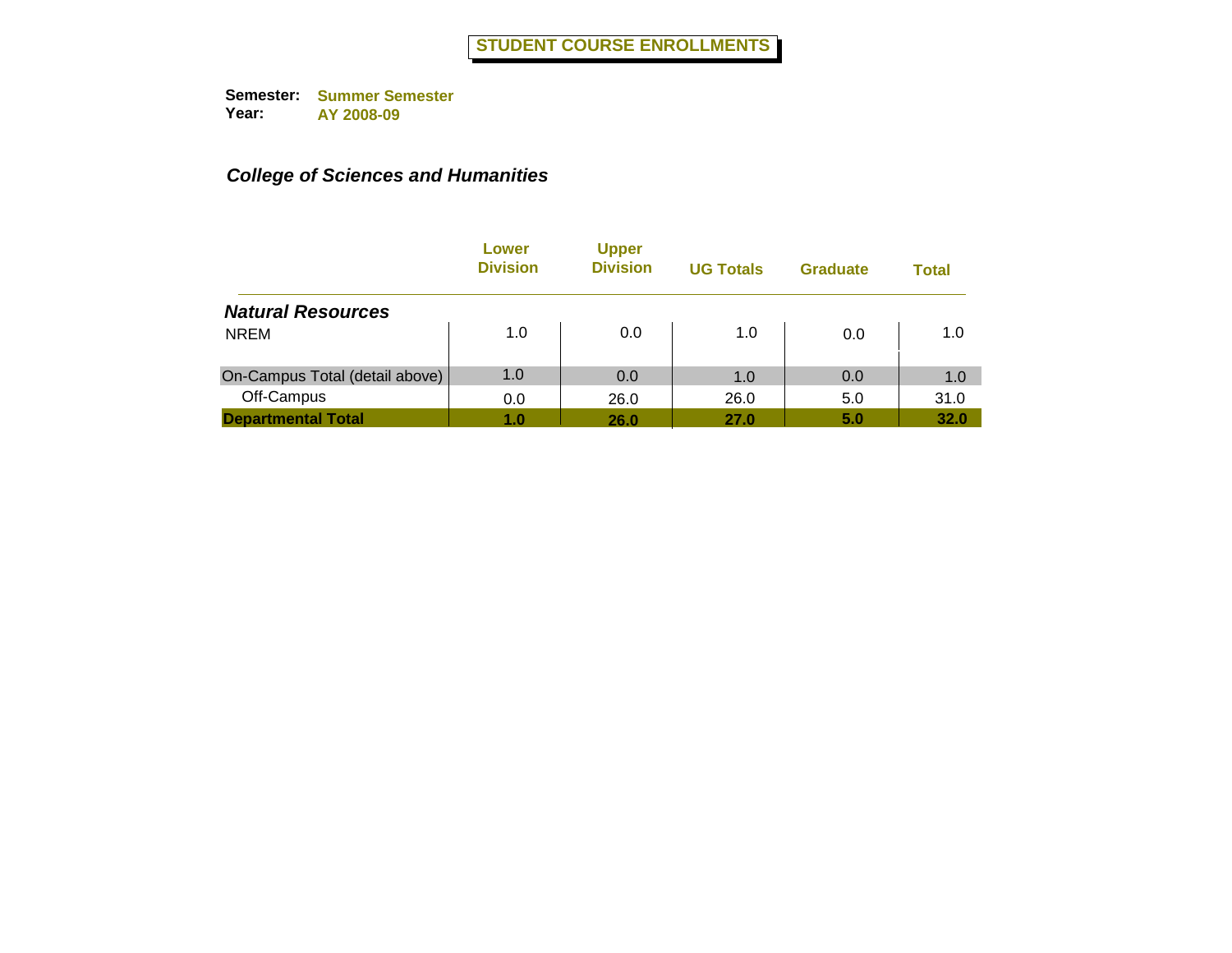|                                | Lower<br><b>Division</b> | <b>Upper</b><br><b>Division</b> | <b>UG Totals</b> | <b>Graduate</b> | <b>Total</b> |
|--------------------------------|--------------------------|---------------------------------|------------------|-----------------|--------------|
| <b>Physics &amp; Astronomy</b> |                          |                                 |                  |                 |              |
| <b>PHYCS</b>                   | 0.0                      | 0.0                             | 0.0              | 6.0             | 6.0          |
| <b>RES</b>                     | 0.0                      | 0.0                             | 0.0              | 1.0             | 1.0          |
| On-Campus Total (detail above) | 0.0                      | 0.0                             | 0.0              | 7.0             | 7.0          |
| Off-Campus                     | 3.0                      | 0.0                             | 3.0              | 0.0             | 3.0          |
| <b>Departmental Total</b>      | 3.0                      | 0.0                             | 3.0              | 7.0             | 10.0         |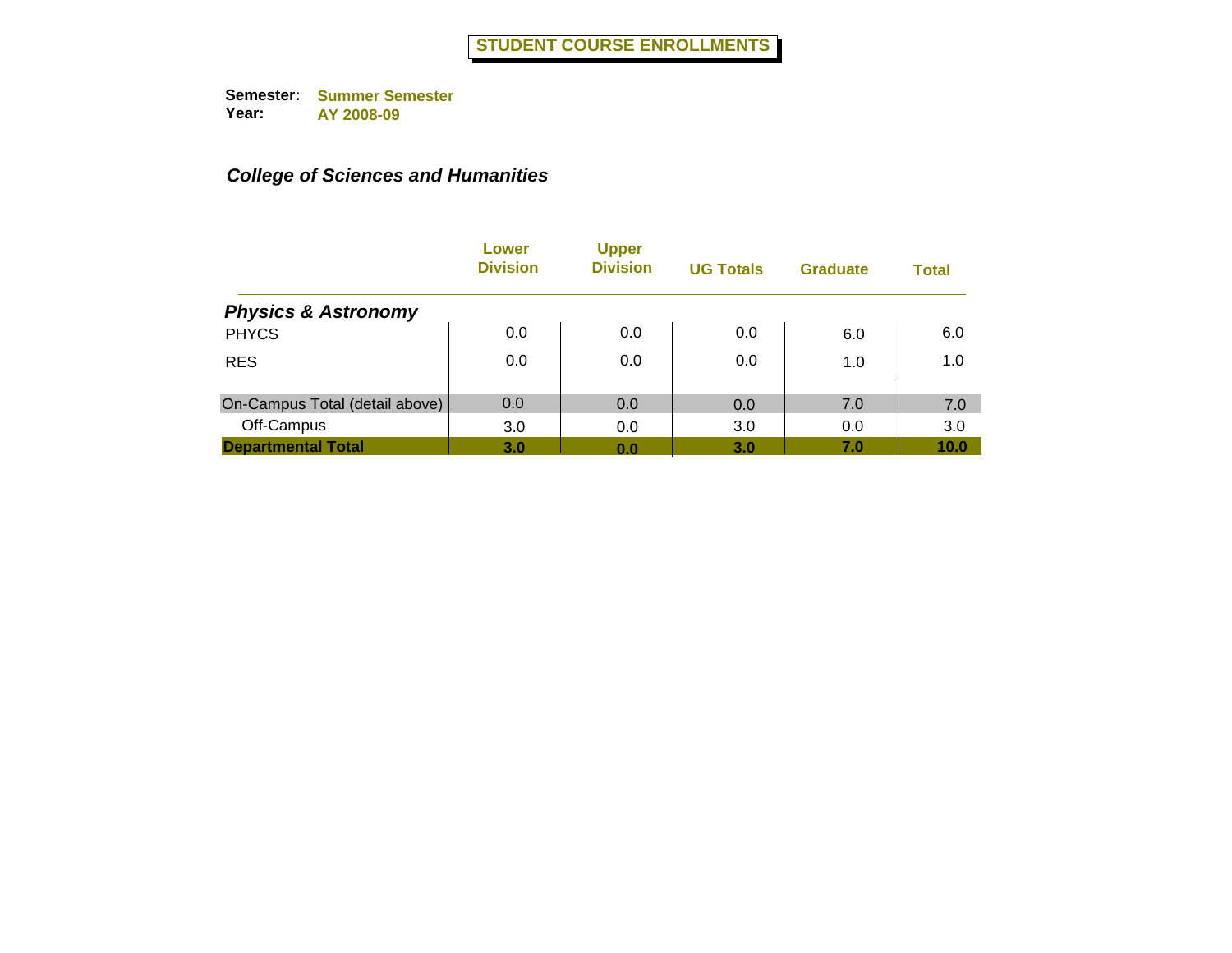|                                        | Lower<br><b>Division</b> | <b>Upper</b><br><b>Division</b> | <b>UG Totals</b> | <b>Graduate</b> | <b>Total</b> |
|----------------------------------------|--------------------------|---------------------------------|------------------|-----------------|--------------|
| <b>Physiology &amp; Health Science</b> |                          |                                 |                  |                 |              |
| <b>HSC</b>                             | 0.0                      | 18.0                            | 18.0             | 1.0             | 19.0         |
| <b>MASTR</b>                           | 0.0                      | 0.0                             | 0.0              | 2.0             | 2.0          |
| <b>PHYSL</b>                           | 15.0                     | 0.0                             | 15.0             | 0.0             | 15.0         |
| <b>THES</b>                            | 0.0                      | 0.0                             | 0.0              | 2.0             | 2.0          |
| On-Campus Total (detail above)         | 15.0                     | 18.0                            | 33.0             | 5.0             | 38.0         |
| Off-Campus                             | 139.0                    | 7.0                             | 146.0            | 0.0             | 146.0        |
| <b>Departmental Total</b>              | 154.0                    | <b>25.0</b>                     | 179.0            | 5.0             | 184.0        |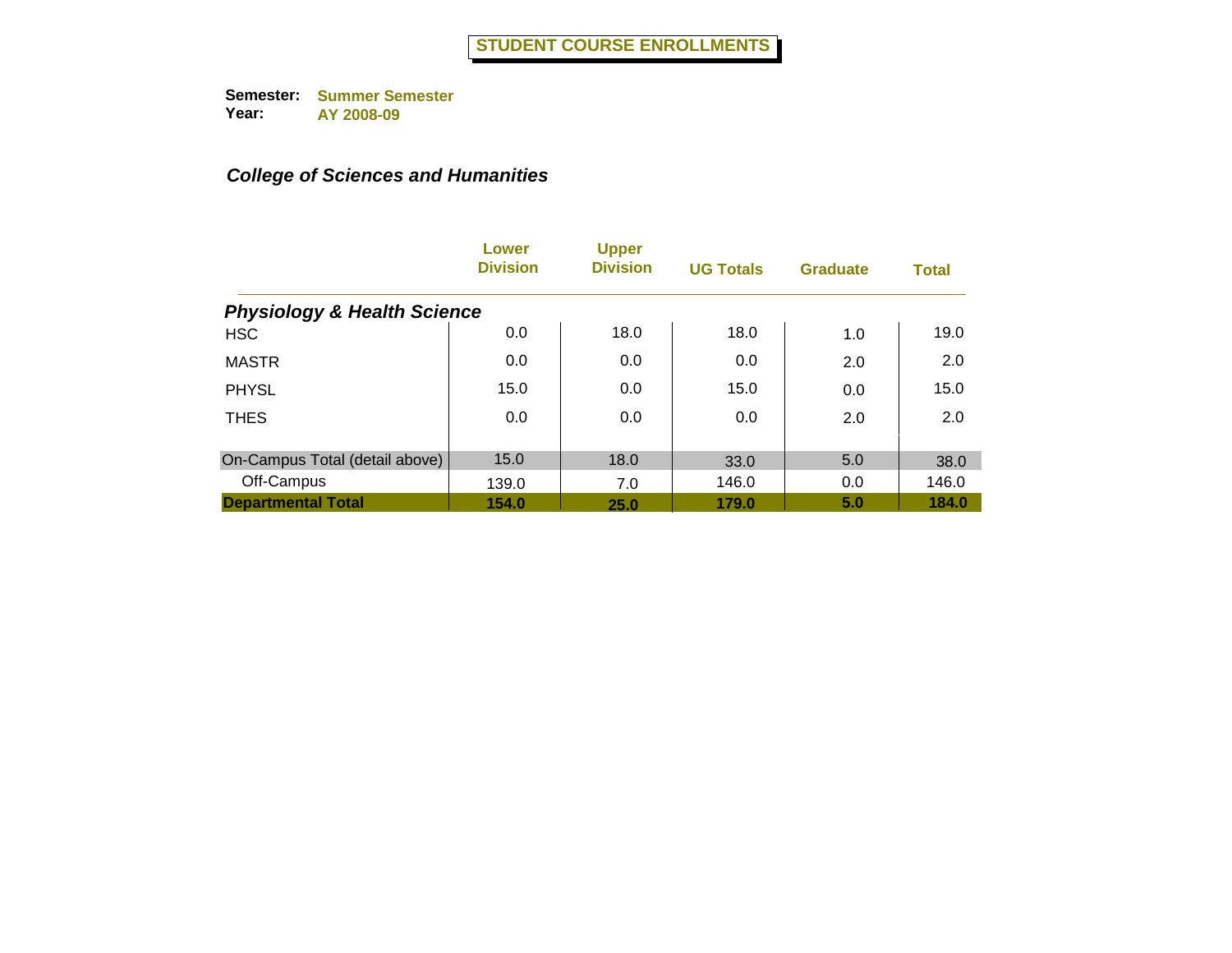|                                | Lower<br><b>Division</b> | <b>Upper</b><br><b>Division</b> | <b>UG Totals</b> | <b>Graduate</b> | <b>Total</b> |
|--------------------------------|--------------------------|---------------------------------|------------------|-----------------|--------------|
| <b>Political Science</b>       |                          |                                 |                  |                 |              |
| <b>POLS</b>                    | 1.0                      | 7.0                             | 8.0              | 14.0            | 22.0         |
| On-Campus Total (detail above) | 1.0                      | 7.0                             | 8.0              | 14.0            | 22.0         |
| Off-Campus                     | 12.0                     | 0.0                             | 12.0             | 0.0             | 12.0         |
| <b>Departmental Total</b>      | 13.0                     | 7.0                             | <b>20.0</b>      | 14.0            | 34.0         |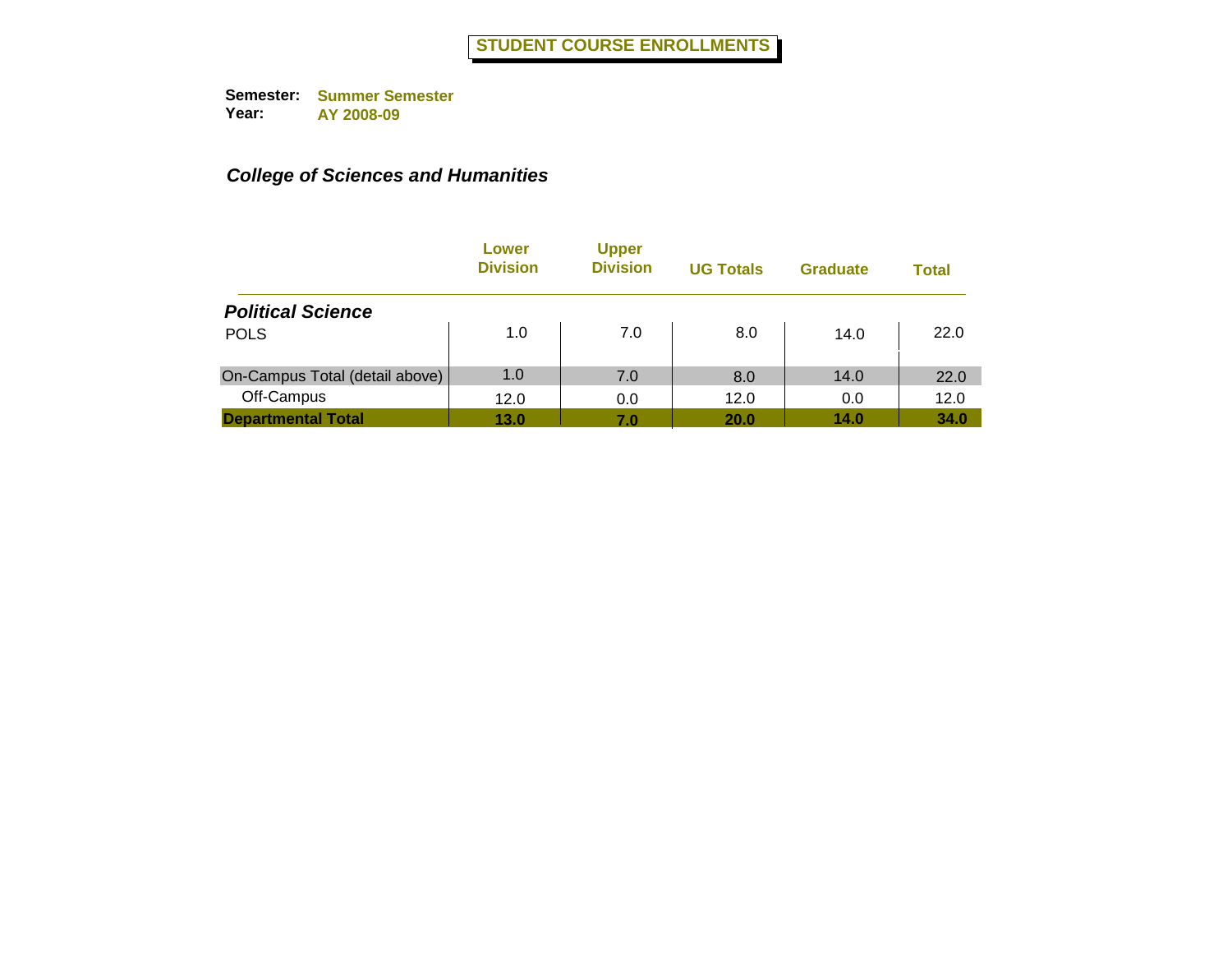|                                | Lower<br><b>Division</b> | <b>Upper</b><br><b>Division</b> | <b>UG Totals</b> | <b>Graduate</b> | <b>Total</b> |
|--------------------------------|--------------------------|---------------------------------|------------------|-----------------|--------------|
| <b>Psychological Science</b>   |                          |                                 |                  |                 |              |
| <b>MASTR</b>                   | 0.0                      | 0.0                             | 0.0              | 2.0             | 2.0          |
| <b>PSYSC</b>                   | 0.0                      | 8.0                             | 8.0              | 5.0             | 13.0         |
| On-Campus Total (detail above) | 0.0                      | 8.0                             | 8.0              | 7.0             | 15.0         |
| Off-Campus                     | 13.0                     | 6.0                             | 19.0             | 0.0             | 19.0         |
| <b>Departmental Total</b>      | 13.0                     | 14.0                            | 27.0             | 7.0             | 34.0         |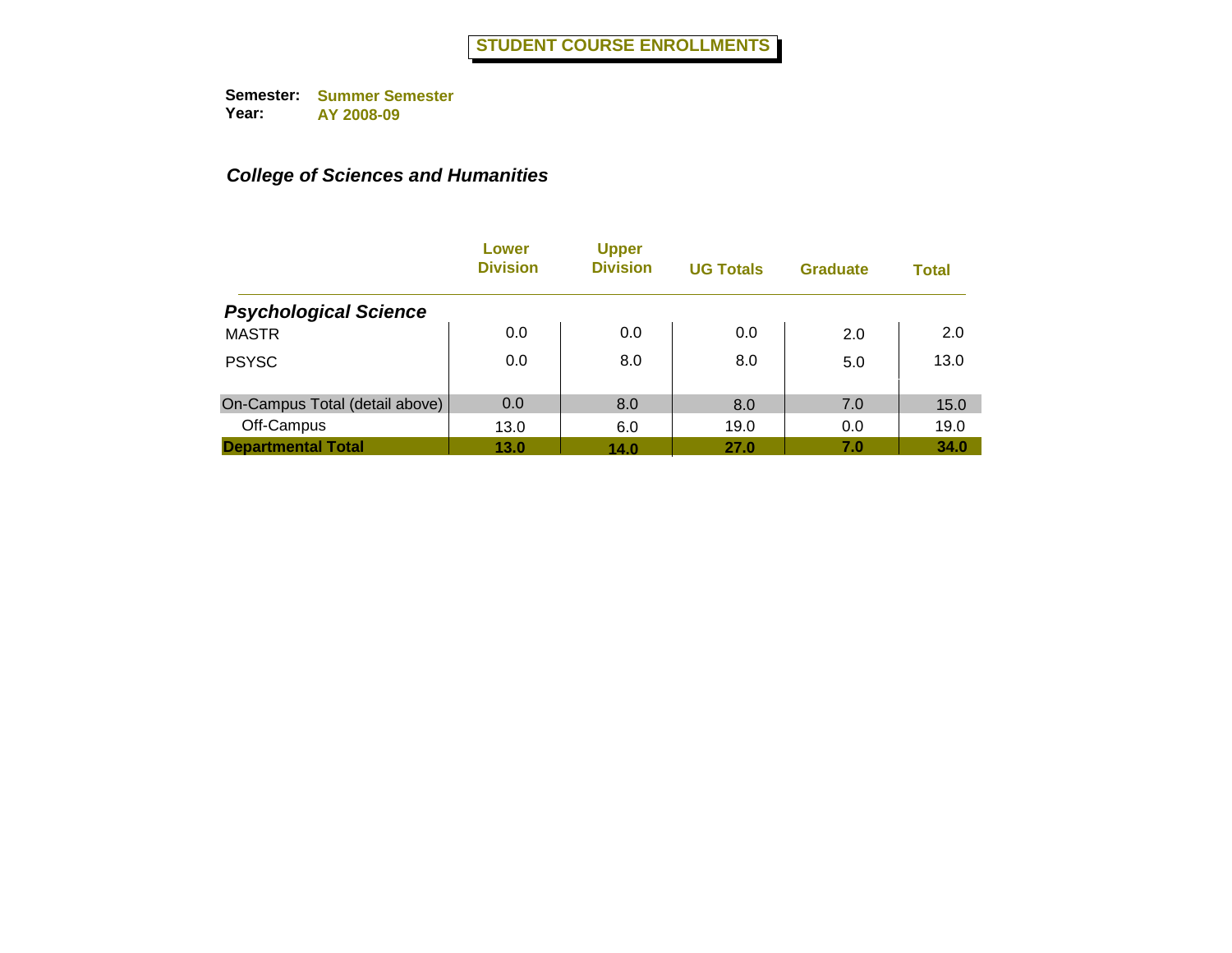|                                | Lower<br><b>Division</b> | <b>Upper</b><br><b>Division</b> | <b>UG Totals</b> | <b>Graduate</b> | <b>Total</b> |
|--------------------------------|--------------------------|---------------------------------|------------------|-----------------|--------------|
| Sociology                      |                          |                                 |                  |                 |              |
| <b>SOC</b>                     | 0.0                      | 0.0                             | 0.0              | 4.0             | 4.0          |
| On-Campus Total (detail above) | 0.0                      | 0.0                             | 0.0              | 4.0             | 4.0          |
| Off-Campus                     | 0.0                      | 1.0                             | 1.0              | 0.0             | 1.0          |
| <b>Departmental Total</b>      | 0.0                      | 1.0                             | 1.0              | 4.0             | 5.0          |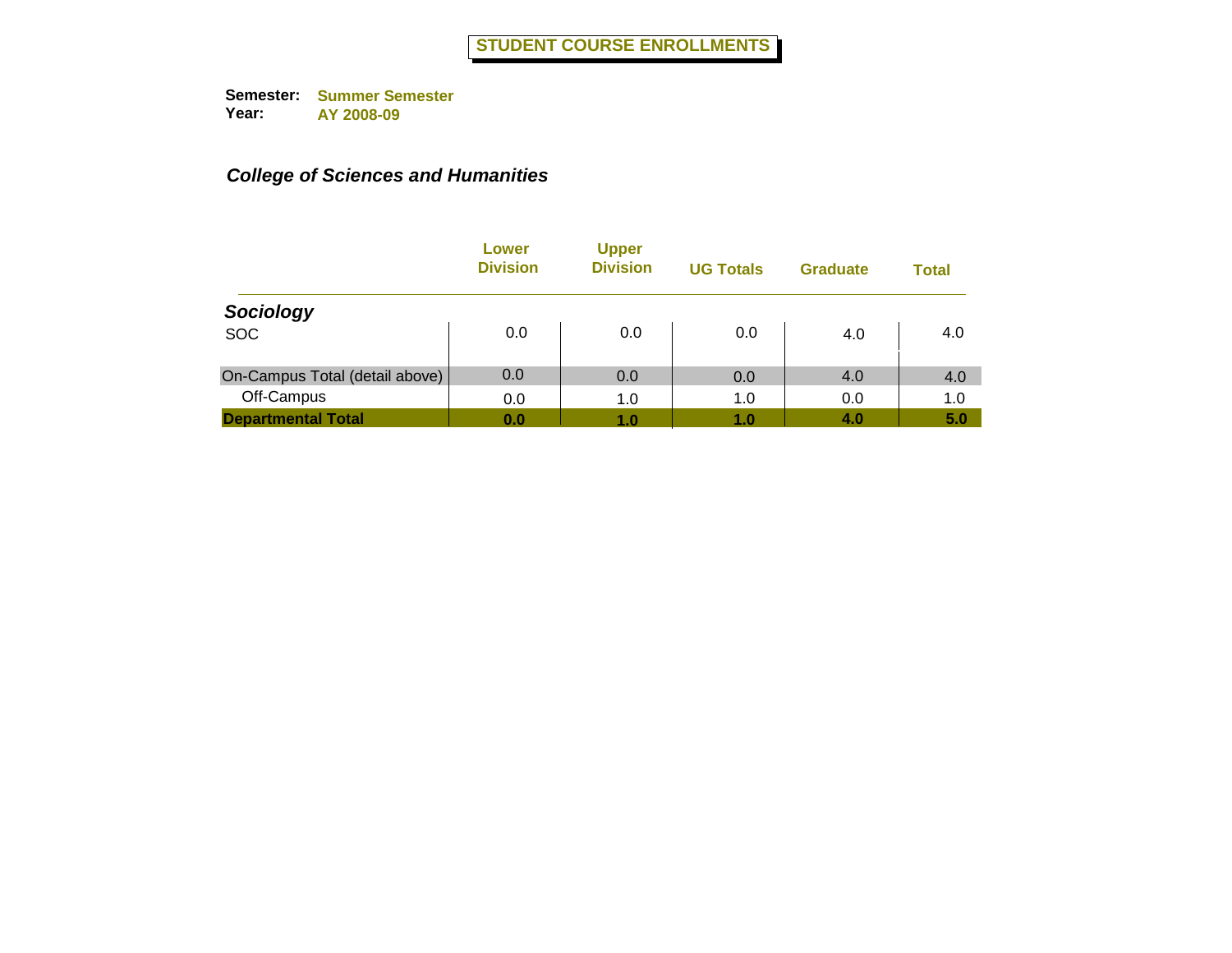|                                | Lower<br><b>Division</b> | <b>Upper</b><br><b>Division</b> | <b>UG Totals</b> | <b>Graduate</b> | <b>Total</b> |
|--------------------------------|--------------------------|---------------------------------|------------------|-----------------|--------------|
| <b>Social Work</b>             |                          |                                 |                  |                 |              |
| <b>SOCWK</b>                   | 0.0                      | 73.0                            | 73.0             | 0.0             | 73.0         |
| On-Campus Total (detail above) | 0.0                      | 73.0                            | 73.0             | 0.0             | 73.0         |
| Off-Campus                     | 0.0                      | 0.0                             | 0.0              | 0.0             | 0.0          |
| <b>Departmental Total</b>      | 0.0                      | 73.0                            | 73.0             | 0.0             | 73.0         |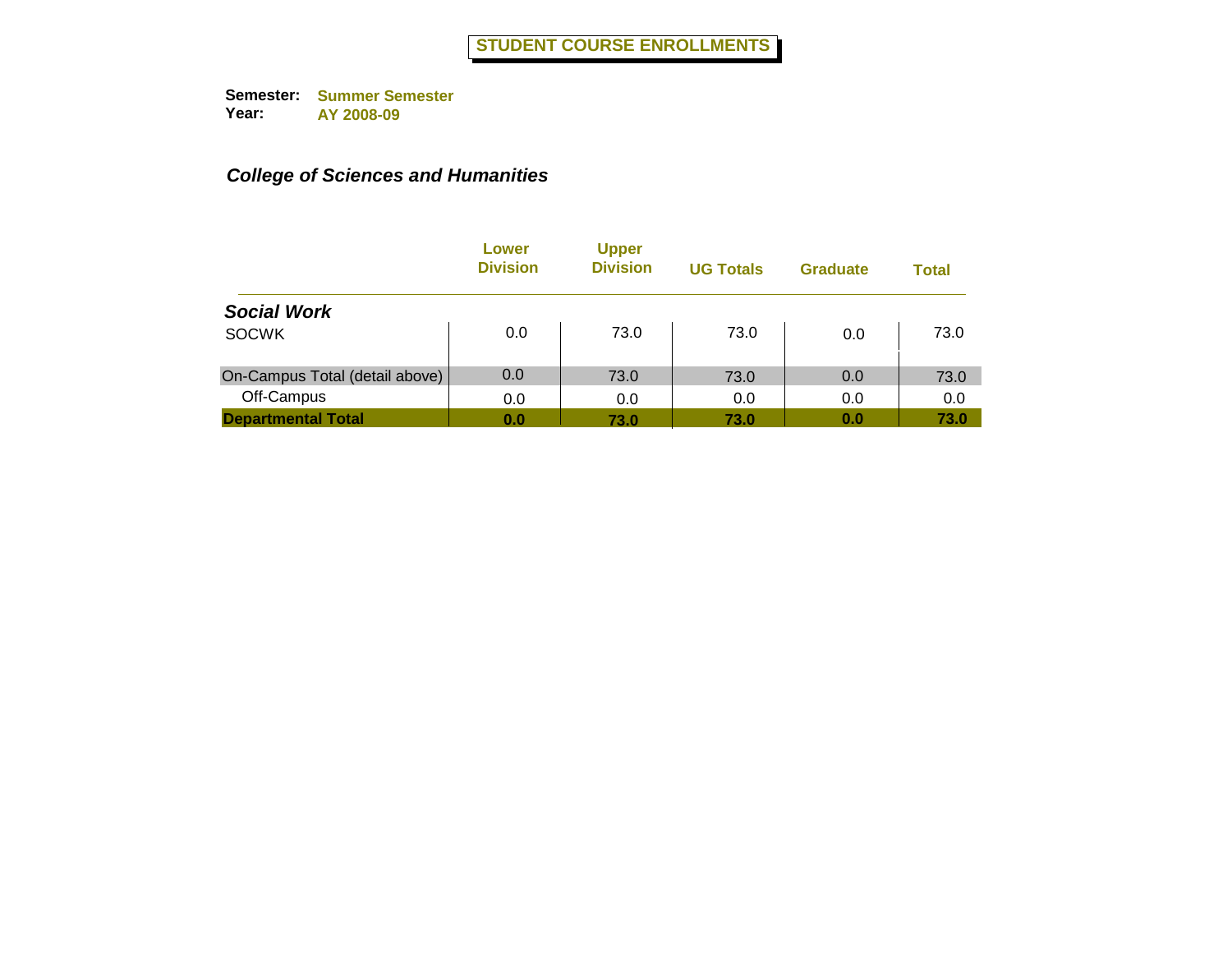|                                         | Lower<br><b>Division</b> | <b>Upper</b><br><b>Division</b> | <b>UG Totals</b> | <b>Graduate</b> | <b>Total</b> |
|-----------------------------------------|--------------------------|---------------------------------|------------------|-----------------|--------------|
| <b>Speech Pathology &amp; Audiology</b> |                          |                                 |                  |                 |              |
| <b>SPAA</b>                             | 0.0                      | 19.0                            | 19.0             | 343.0           | 362.0        |
| On-Campus Total (detail above)          | 0.0                      | 19.0                            | 19.0             | 343.0           | 362.0        |
| Off-Campus                              | 0.0                      | 0.0                             | 0.0              | 0.0             | 0.0          |
| <b>Departmental Total</b>               | 0.0                      | 19.0                            | 19.0             | 343.0           | 362.0        |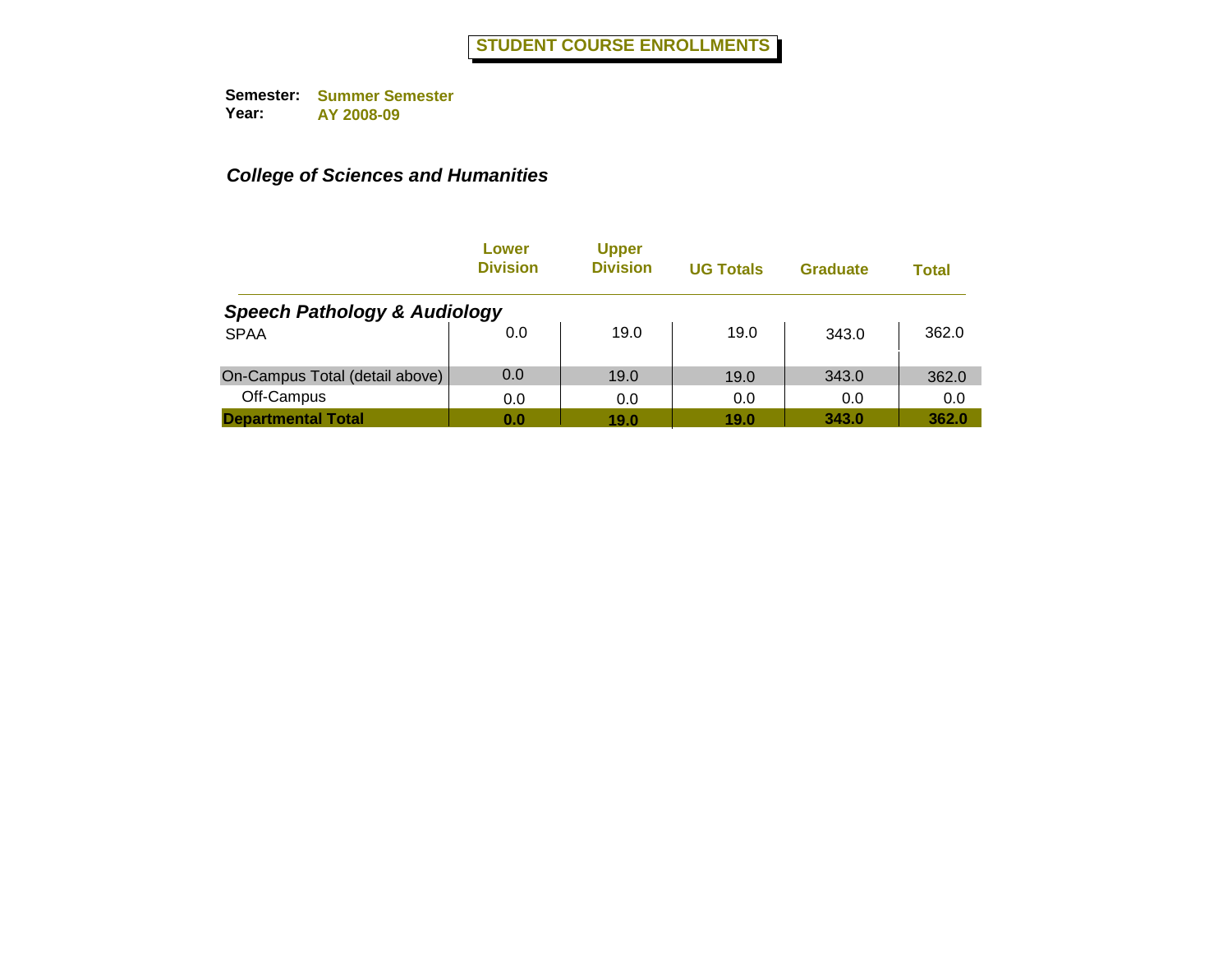|                                | Lower<br><b>Division</b> | <b>Upper</b><br><b>Division</b> | <b>UG Totals</b> | <b>Graduate</b> | <b>Total</b> |
|--------------------------------|--------------------------|---------------------------------|------------------|-----------------|--------------|
| <b>Womens Studies</b>          |                          |                                 |                  |                 |              |
| <b>WMNST</b>                   | 0.0                      | 1.0                             | 1.0              | 0.0             | 1.0          |
| On-Campus Total (detail above) | 0.0                      | 1.0                             | 1.0              | 0.0             | 1.0          |
| Off-Campus                     | 0.0                      | 0.0                             | 0.0              | 0.0             | 0.0          |
| <b>Departmental Total</b>      | 0.0                      | 1.0                             | 1.0              | 0.0             | 1.0          |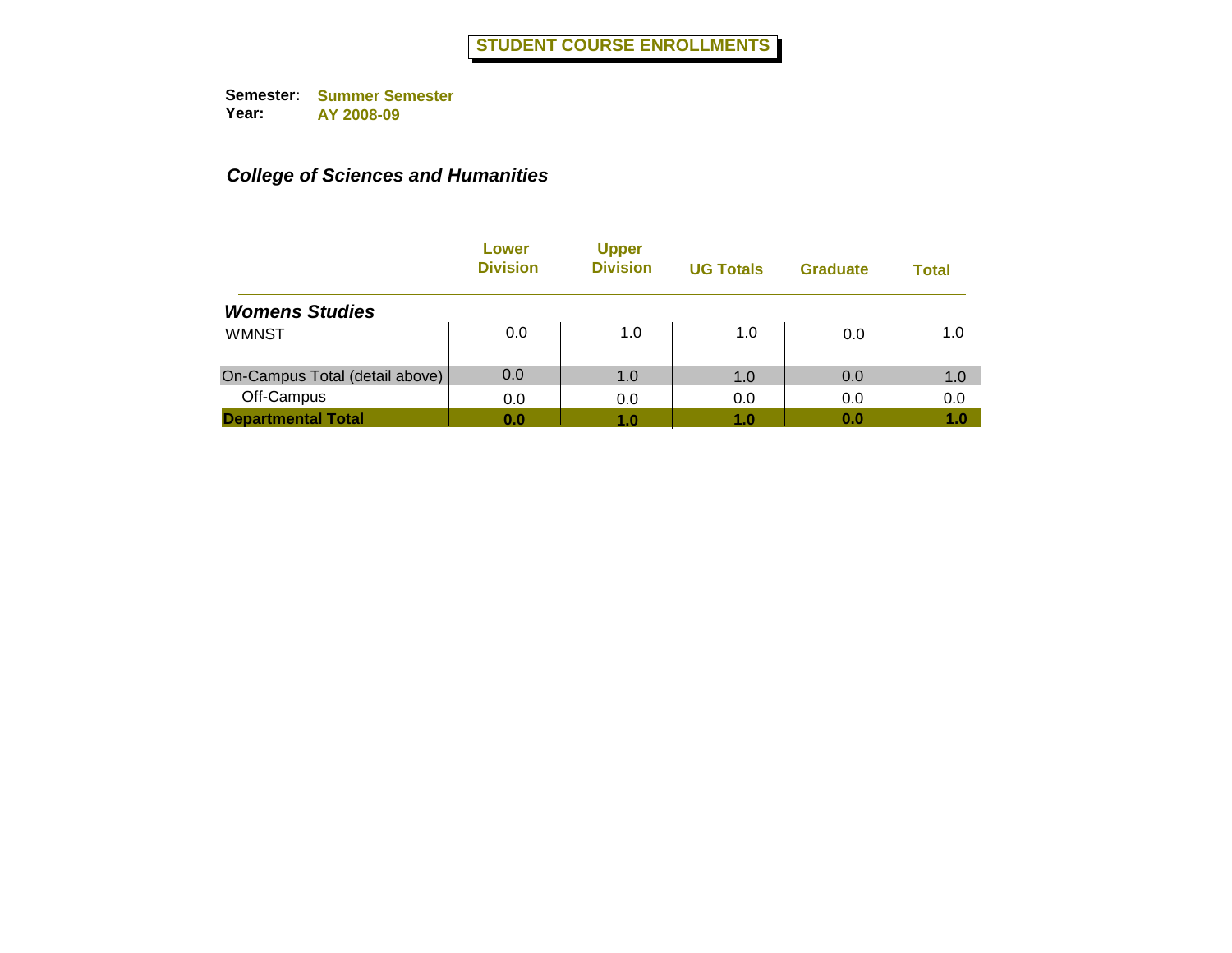### *Interdepartmental*

|                                | Lower<br><b>Division</b> | <b>Upper</b><br><b>Division</b> | <b>UG Totals</b> | <b>Graduate</b> | Total |
|--------------------------------|--------------------------|---------------------------------|------------------|-----------------|-------|
| <b>Foreign Studies</b>         |                          |                                 |                  |                 |       |
| <b>INTST</b>                   | 0.0                      | 1.0                             | 1.0              | 0.0             | 1.0   |
| On-Campus Total (detail above) | 0.0                      | 1.0                             | 1.0              | 0.0             | 1.0   |
| Off-Campus                     | 0.0                      | 3.0                             | 3.0              | 0.0             | 3.0   |
| <b>Departmental Total</b>      | 0.0                      | 4.0                             | 4.0              | 0.0             | 4.0   |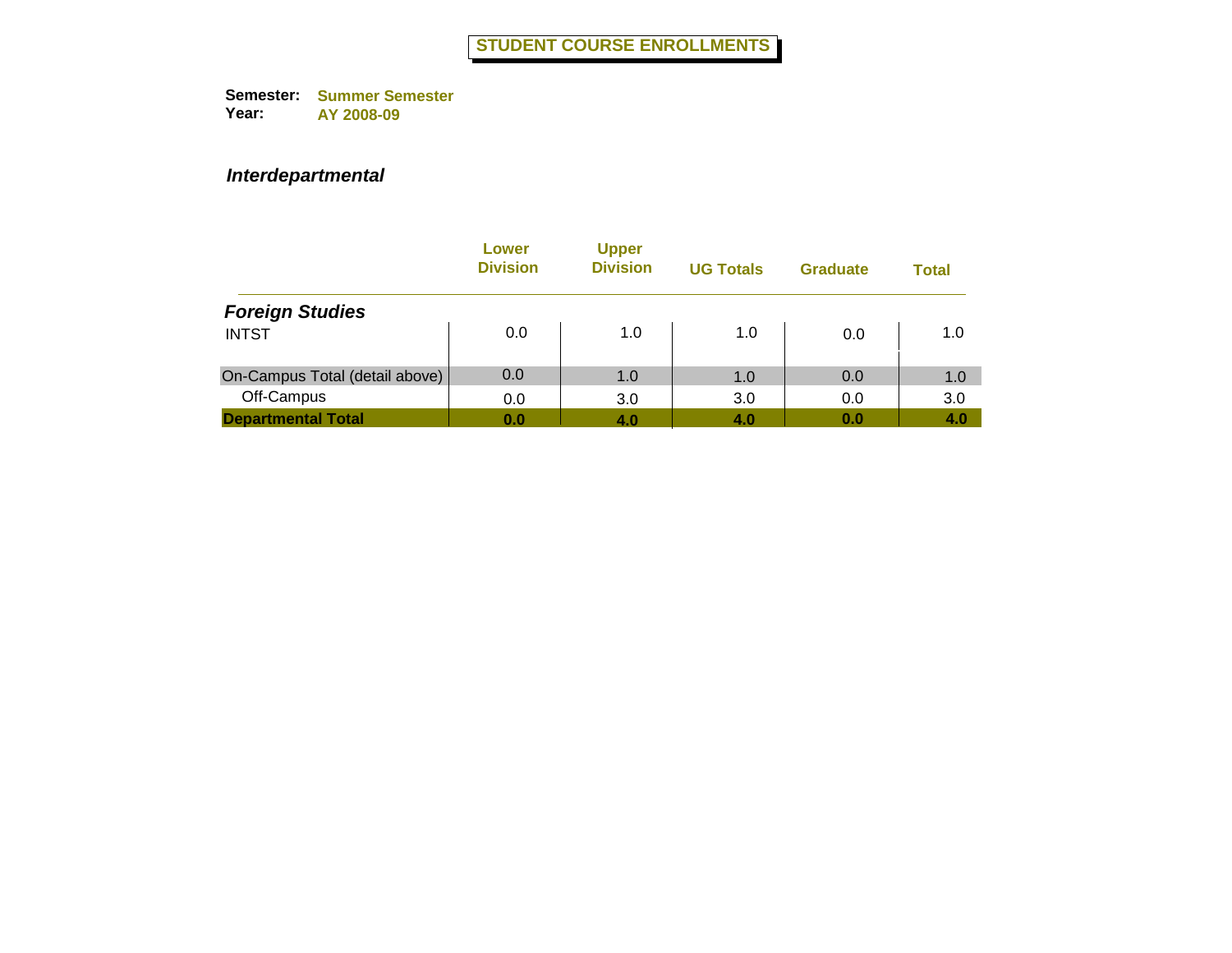### *Interdepartmental*

|                                | Lower<br><b>Division</b> | <b>Upper</b><br><b>Division</b> | <b>UG Totals</b> | <b>Graduate</b> | <b>Total</b> |
|--------------------------------|--------------------------|---------------------------------|------------------|-----------------|--------------|
| <b>Honors</b>                  |                          |                                 |                  |                 |              |
| <b>HONRS</b>                   | 0.0                      | 2.0                             | 2.0              | 0.0             | 2.0          |
| On-Campus Total (detail above) | 0.0                      | 2.0                             | 2.0              | 0.0             | 2.0          |
| Off-Campus                     | 0.0                      | 2.0                             | 2.0              | 0.0             | 2.0          |
| <b>Departmental Total</b>      | 0.0                      | 4.0                             | 4.0              | 0.0             | 4.0          |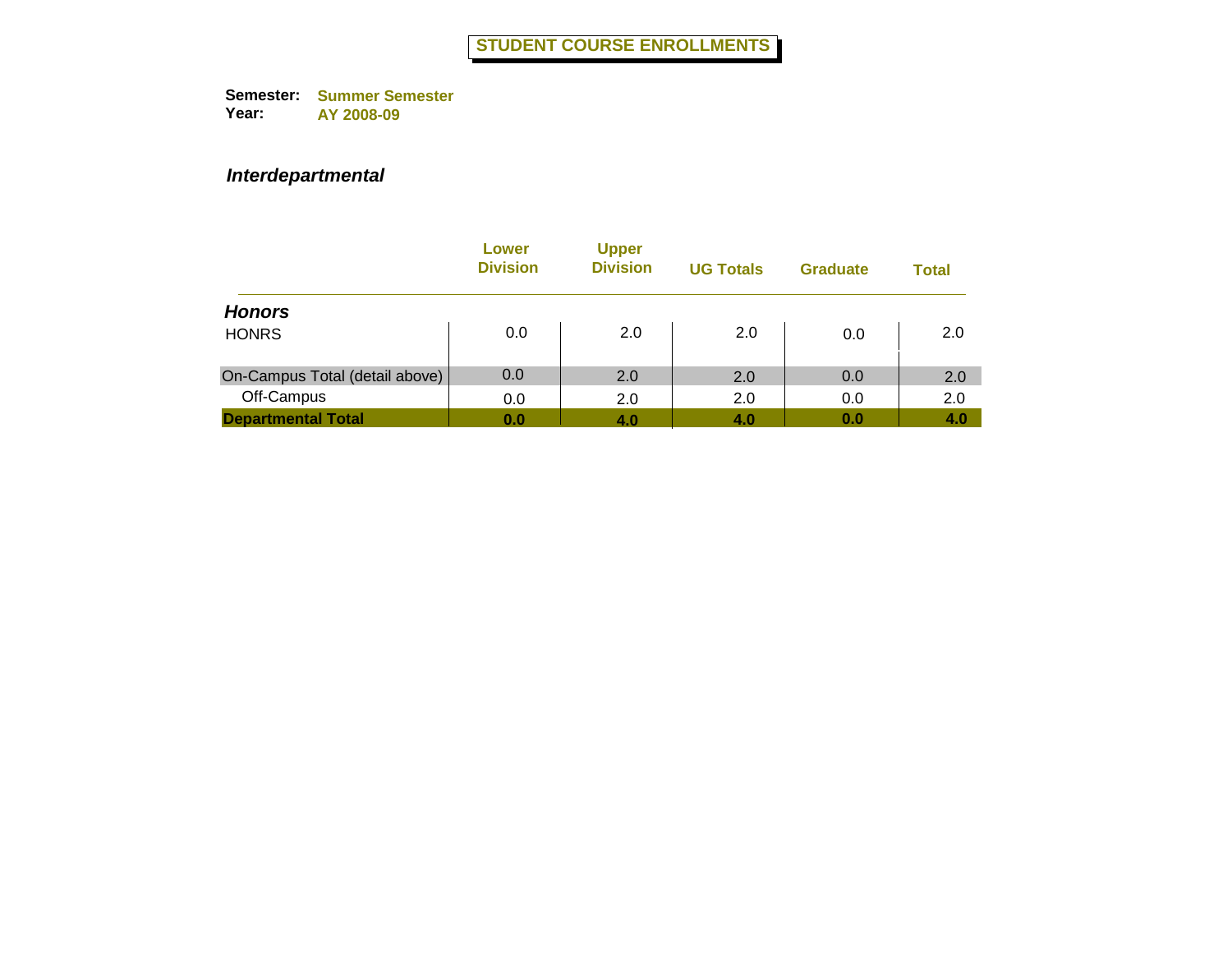### *Interdepartmental*

|                                | Lower<br><b>Division</b> | <b>Upper</b><br><b>Division</b> | <b>UG Totals</b> | <b>Graduate</b> | <b>Total</b> |
|--------------------------------|--------------------------|---------------------------------|------------------|-----------------|--------------|
| <b>Interdepartmental</b>       |                          |                                 |                  |                 |              |
| <b>DOC</b>                     | 0.0                      | 0.0                             | 0.0              | 10.0            | 10.0         |
| ID                             | 0.0                      | 1.0                             | 1.0              | 0.0             | 1.0          |
| <b>MASTR</b>                   | 0.0                      | 0.0                             | 0.0              | 34.0            | 34.0         |
| On-Campus Total (detail above) | 0.0                      | 1.0                             | 1.0              | 44.0            | 45.0         |
| Off-Campus                     | 0.0                      | 0.0                             | 0.0              | 0.0             | 0.0          |
| <b>Departmental Total</b>      | 0.0                      | 1.0                             | 1.0              | 44.0            | 45.0         |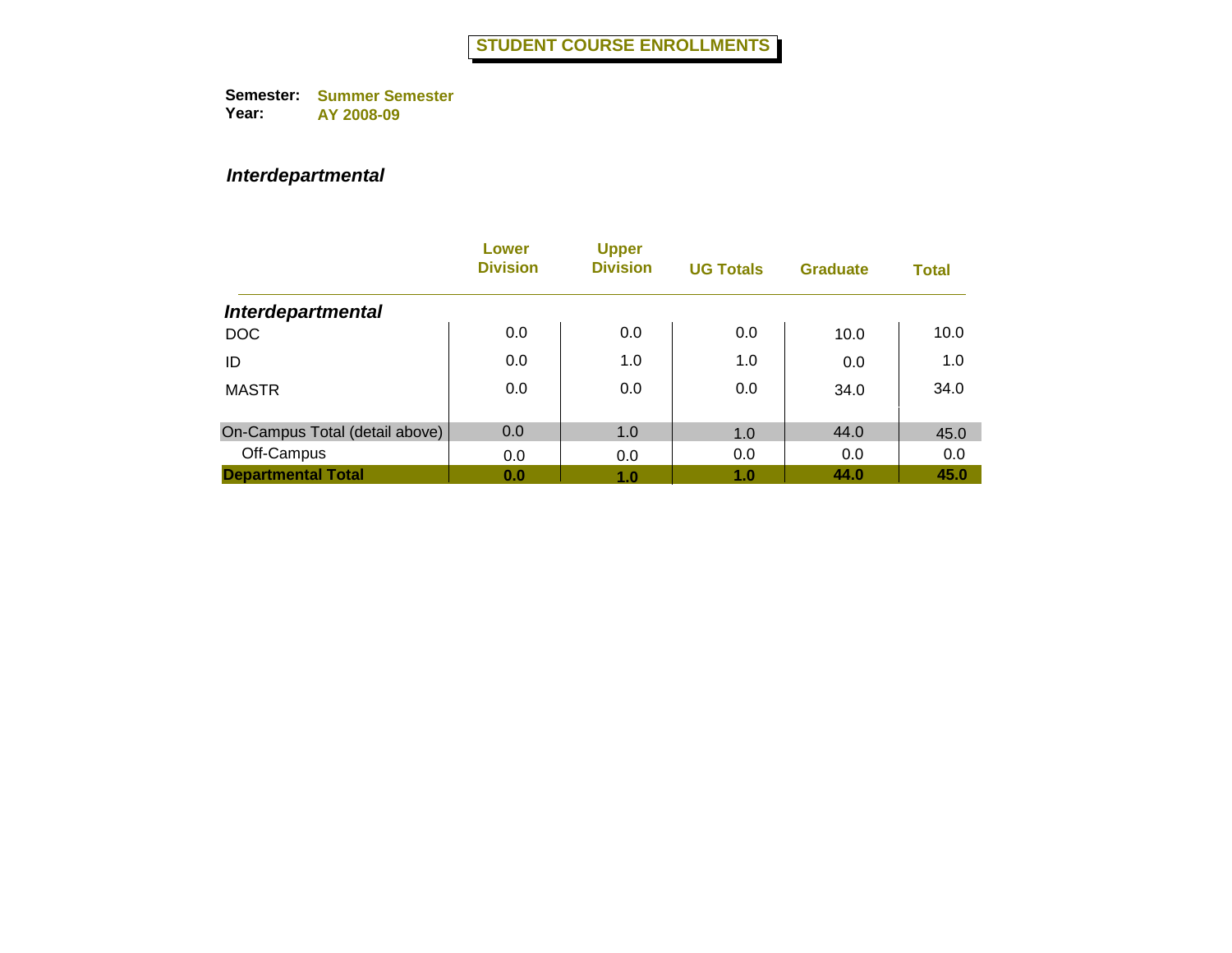|                                | Lower<br><b>Division</b> | <b>Upper</b><br><b>Division</b> | <b>UG Totals</b> | <b>Graduate</b> | <b>Total</b> |
|--------------------------------|--------------------------|---------------------------------|------------------|-----------------|--------------|
| <b>Counseling Psychology</b>   |                          |                                 |                  |                 |              |
| <b>CPSY</b>                    | 0.0                      | 0.0                             | 0.0              | 86.0            | 86.0         |
| <b>DISS</b>                    | 0.0                      | 0.0                             | 0.0              | 4.0             | 4.0          |
| <b>DOC</b>                     | 0.0                      | 0.0                             | 0.0              | 4.0             | 4.0          |
| <b>MASTR</b>                   | 0.0                      | 0.0                             | 0.0              | 1.0             | 1.0          |
|                                |                          |                                 |                  |                 |              |
| On-Campus Total (detail above) | 0.0                      | 0.0                             | 0.0              | 95.0            | 95.0         |
| Off-Campus                     | 0.0                      | 2.0                             | 2.0              | 0.0             | 2.0          |
| <b>Departmental Total</b>      | 0.0                      | 2.0                             | 2.0              | 95.0            | 97.0         |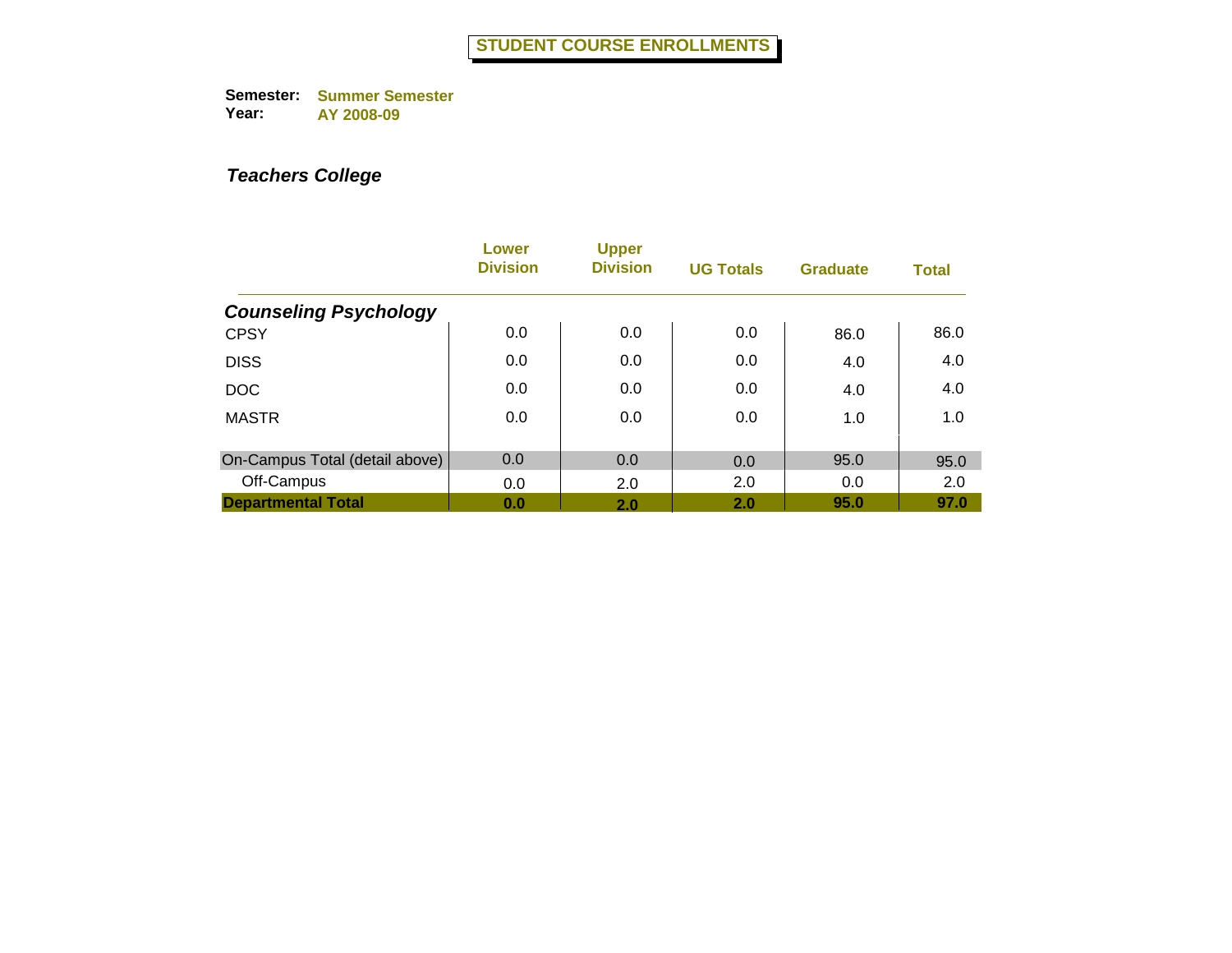|                                | Lower<br><b>Division</b> | <b>Upper</b><br><b>Division</b> | <b>UG Totals</b> | <b>Graduate</b> | <b>Total</b> |
|--------------------------------|--------------------------|---------------------------------|------------------|-----------------|--------------|
| <b>Elementary Education</b>    |                          |                                 |                  |                 |              |
| <b>EDEL</b>                    | 16.0                     | 72.0                            | 88.0             | 4.0             | 92.0         |
| <b>EDRDG</b>                   | 0.0                      | 42.0                            | 42.0             | 0.0             | 42.0         |
| On-Campus Total (detail above) | 16.0                     | 114.0                           | 130.0            | 4.0             | 134.0        |
| Off-Campus                     | 7.0                      | 72.0                            | 79.0             | 563.0           | 642.0        |
| <b>Departmental Total</b>      | <b>23.0</b>              | 186.0                           | 209.0            | 567.0           | 776.0        |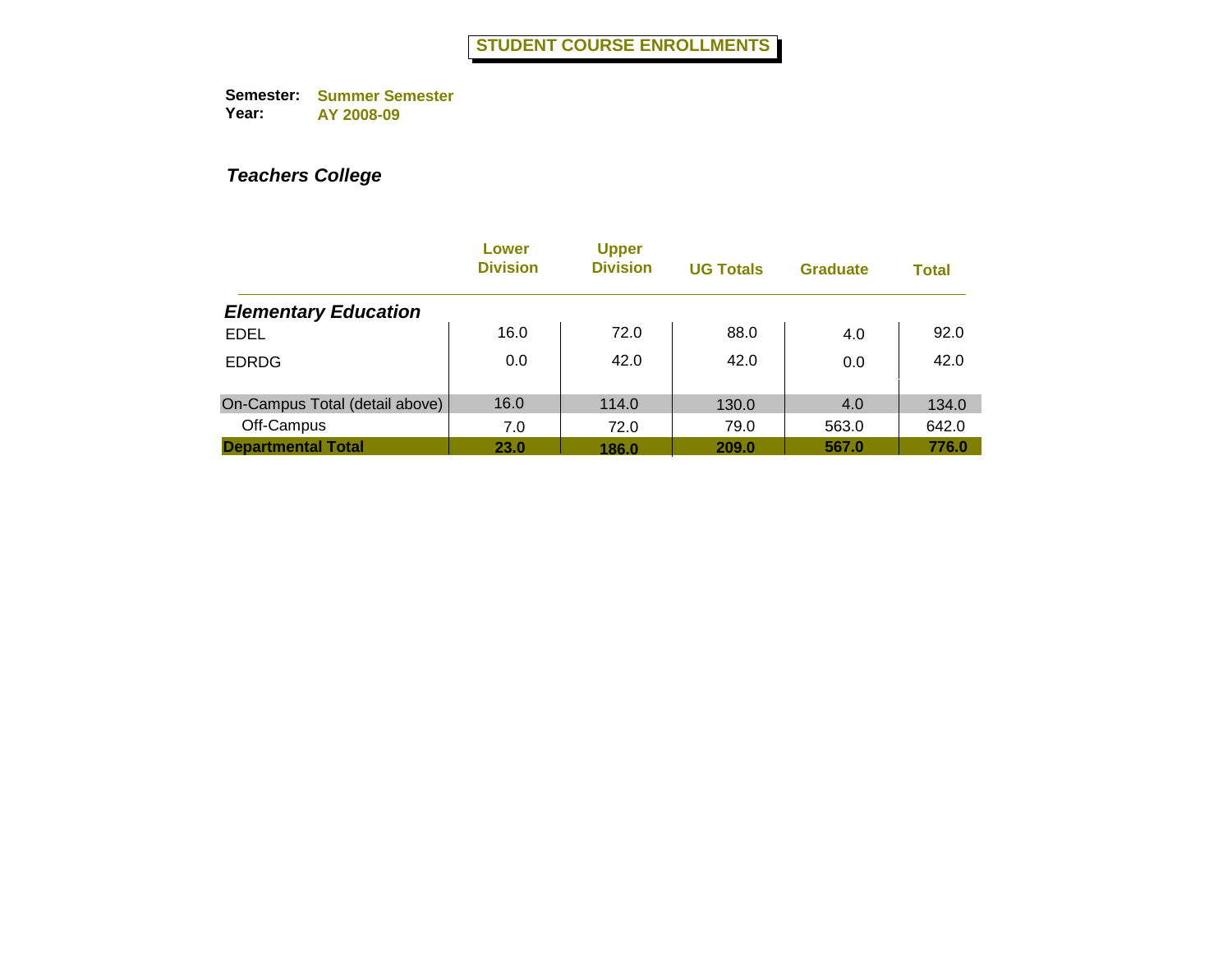|                                | Lower<br><b>Division</b> | <b>Upper</b><br><b>Division</b> | <b>UG Totals</b> | <b>Graduate</b> | <b>Total</b> |
|--------------------------------|--------------------------|---------------------------------|------------------|-----------------|--------------|
| <b>Educational Psychology</b>  |                          |                                 |                  |                 |              |
| <b>EDPSY</b>                   | 0.0                      | 0.0                             | 0.0              | 8.0             | 8.0          |
| On-Campus Total (detail above) | 0.0                      | 0.0                             | 0.0              | 8.0             | 8.0          |
| Off-Campus                     | 11.0                     | 0.0                             | 11.0             | 125.0           | 136.0        |
| <b>Departmental Total</b>      | 11.0                     | 0.0                             | 11.0             | 133.0           | 144.0        |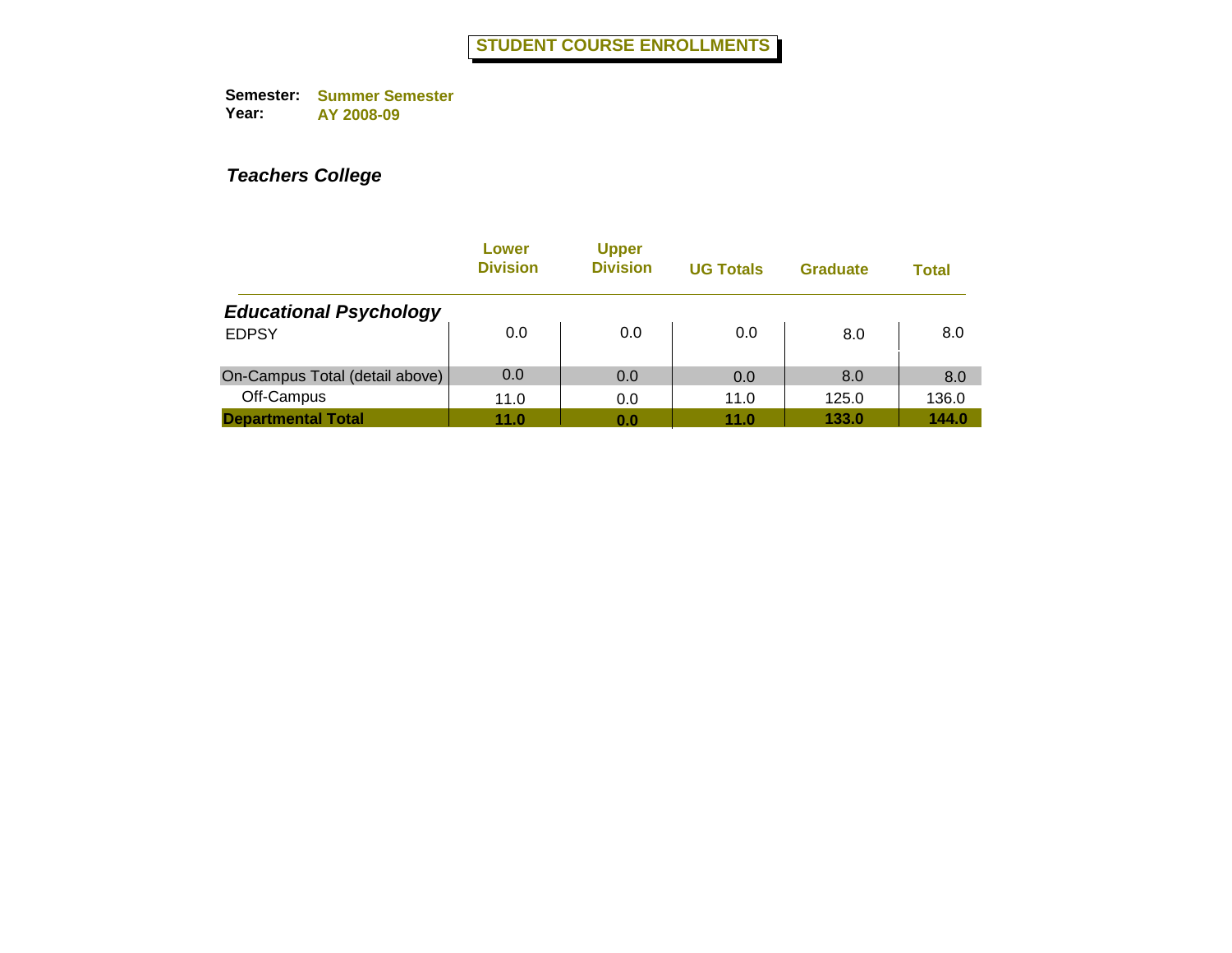|                                | Lower<br><b>Division</b> | <b>Upper</b><br><b>Division</b> | <b>UG Totals</b> | <b>Graduate</b> | <b>Total</b> |
|--------------------------------|--------------------------|---------------------------------|------------------|-----------------|--------------|
| <b>Educational Studies</b>     |                          |                                 |                  |                 |              |
| <b>DISS</b>                    | 0.0                      | 0.0                             | 0.0              | 1.0             | 1.0          |
| <b>EDCUR</b>                   | 0.0                      | 0.0                             | 0.0              | 1.0             | 1.0          |
| <b>EDGEN</b>                   | 0.0                      | 0.0                             | 0.0              | 22.0            | 22.0         |
| <b>EDHI</b>                    | 0.0                      | 0.0                             | 0.0              | 1.0             | 1.0          |
|                                |                          |                                 |                  |                 |              |
| On-Campus Total (detail above) | 0.0                      | 0.0                             | 0.0              | 25.0            | 25.0         |
| Off-Campus                     | 0.0                      | 0.0                             | 0.0              | 174.0           | 174.0        |
| <b>Departmental Total</b>      | 0.0                      | 0.0                             | 0.0              | 199.0           | 199.0        |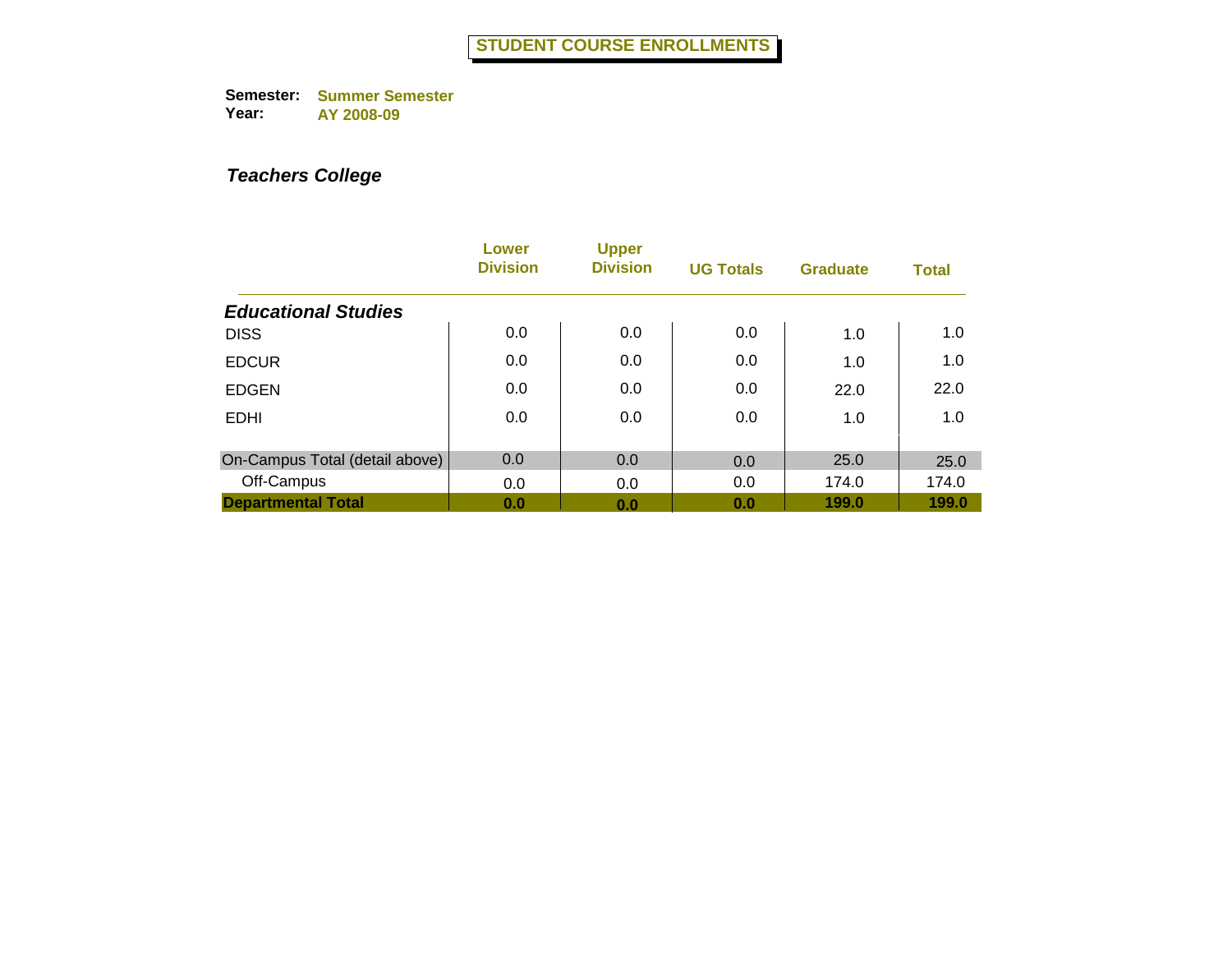|                                | Lower<br><b>Division</b> | <b>Upper</b><br><b>Division</b> | <b>UG Totals</b> | <b>Graduate</b> | <b>Total</b> |
|--------------------------------|--------------------------|---------------------------------|------------------|-----------------|--------------|
| <b>Educational Leadership</b>  |                          |                                 |                  |                 |              |
| <b>DISS</b>                    | 0.0                      | 0.0                             | 0.0              | 2.0             | 2.0          |
| <b>EDAD</b>                    | 0.0                      | 0.0                             | 0.0              | 3.0             | 3.0          |
| On-Campus Total (detail above) | 0.0                      | 0.0                             | 0.0              | 5.0             | 5.0          |
| Off-Campus                     | 0.0                      | 0.0                             | 0.0              | 134.0           | 134.0        |
| <b>Departmental Total</b>      | 0.0                      | 0.0                             | 0.0              | 139.0           | 139.0        |